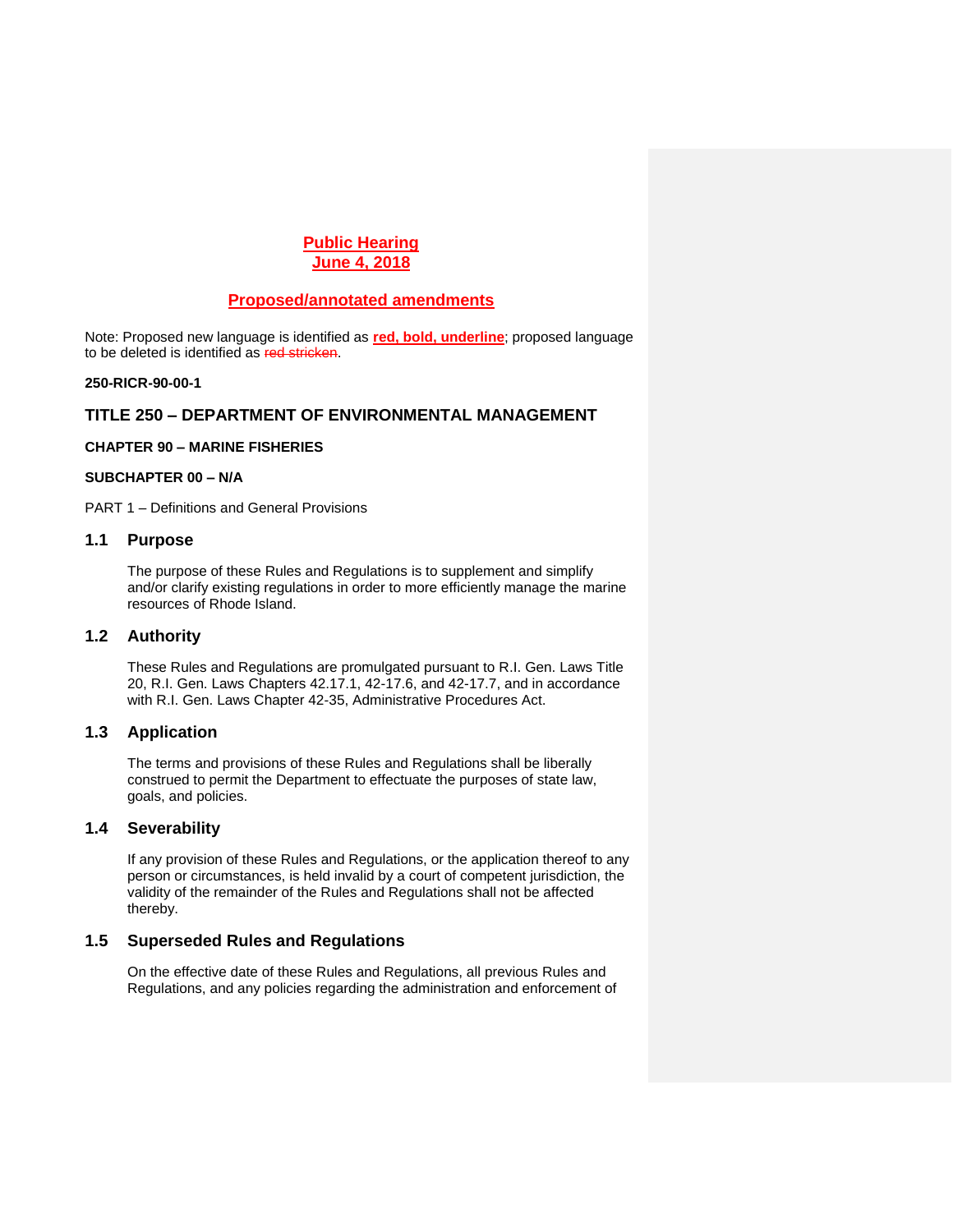these regulations shall be superseded. However, any enforcement action taken by, or application submitted to, the Department prior to the effective date of these Rules and Regulations shall be governed by the Rules and Regulations in effect at the time the enforcement action was taken, or application filed.

# **1.6 General Provisions**

- A. Quota Management:
	- 1. Modification of sub-period allocations based on under/over-harvest:
		- a. Under-harvest: Any un-harvested quota from a sub-period allocation will be equally distributed to the allocations of the remaining sub-periods in the same calendar year.
		- b. Over-harvest:
			- (1) Any over-harvest of a sub-period allocation will be deducted from the allocations of the remaining sub-periods in the same calendar year.
			- (2) Annually, the DFW will charge any over-harvest from the previous year to the entire state allocation of the current year before redistributing according to the species specific management plan. For the Tautog fishery, if an over-harvest has occurred for the entire year, that over-harvest will be deducted from the Summer sub-period of the following calendar year.
- B. Modifications of allocations, seasons and possession limits: For quota managed species, in order to maintain compliance with a federal or regional fisheries management plan (FMP), the DEM has the authority to distribute allocations, including the distribution of allocations among the various gear types, modify possession limits, and change seasons, unless specifically prohibited by the Secretary of Commerce or the ASMFC, in the following manner:
	- 1. Allocation changes: If DEM projects that an allocation assigned for a subperiod, or assigned to be available for taking by a particular gear type during that sub-period, may be exhausted prior to the end of the subperiod, or may not be met for a sub-period, DEM may modify the allocation.
	- 2. Possession limit changes: If DEM projects that the allocation for a given species may be exhausted prior to the end of a sub-period or may not be met for a sub-period, DEM may modify the possession limit.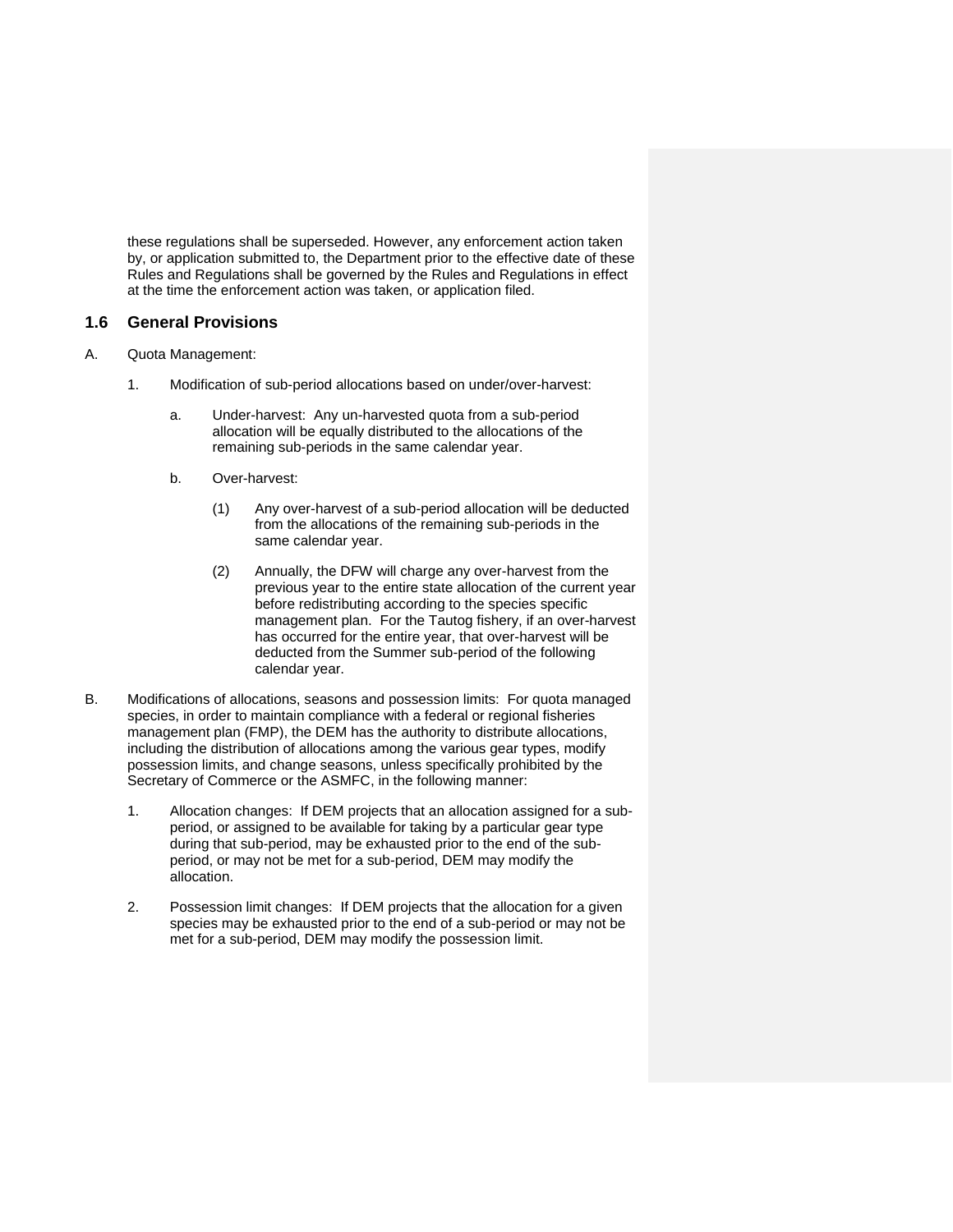- 3. If the quota for a sub-period allocation is fully harvested prior to the end of the sub-period, the DEM will close the fishery for the remainder of the subperiod.
- 4. Notification of modifications to possession limits and/or seasons for marine species regulated under quota: Such notification shall take place in accordance with R.I. Gen. Laws § 20-1-12.1, and be provided to the public via the Marine Fisheries listserve, dedicated phone line (423-1920) and webpage. It is the responsibility of the licensed fishermen to know and abide by all possession limits and seasons.
- C. Transiting:
	- 1. Finfish:
		- a. During the closure of a Rhode Island state allocated fishery quota, a federally permitted vessel fishing in the Exclusive Economic Zone may transit Rhode Island state waters for the purpose of landing that species in another state, provided the vessel is in compliance with their federal permit, and the vessel nets are stowed.
		- b. A federally permitted vessel fishing in the Exclusive Economic Zone may transit Rhode Island state waters for the purpose of landing a species in Rhode Island, provided that the species in possession do not have a state allocated quota that is currently closed, provided the vessel is in compliance with their federal permit, provided the vessel nets are stowed, and provided that the owner or operator possesses a valid RI Landing License.
		- c. A vessel in possession of a regulated species harvested in an open area of state waters may transit a closed portion of state waters in possession of that species for the purpose of landing, provided the operator of the vessel has a valid fishing license, and if fishing with nets, the nets are stowed.
	- 2. Shellfish:
		- a. During the closure of a Rhode Island state allocated fishery quota, a federally permitted vessel fishing in the Exclusive Economic Zone may traverse Rhode Island state waters for the purpose of landing that species in another state, provided the vessel is in compliance with their federal permit, and all gear capable of harvesting shellfish is stowed and not engaged in the act of taking or harvesting while transiting state waters.
		- b. A federally permitted vessel fishing in the Exclusive Economic Zone may traverse Rhode Island state waters for the purpose of landing a species in Rhode Island, provided that the species in possession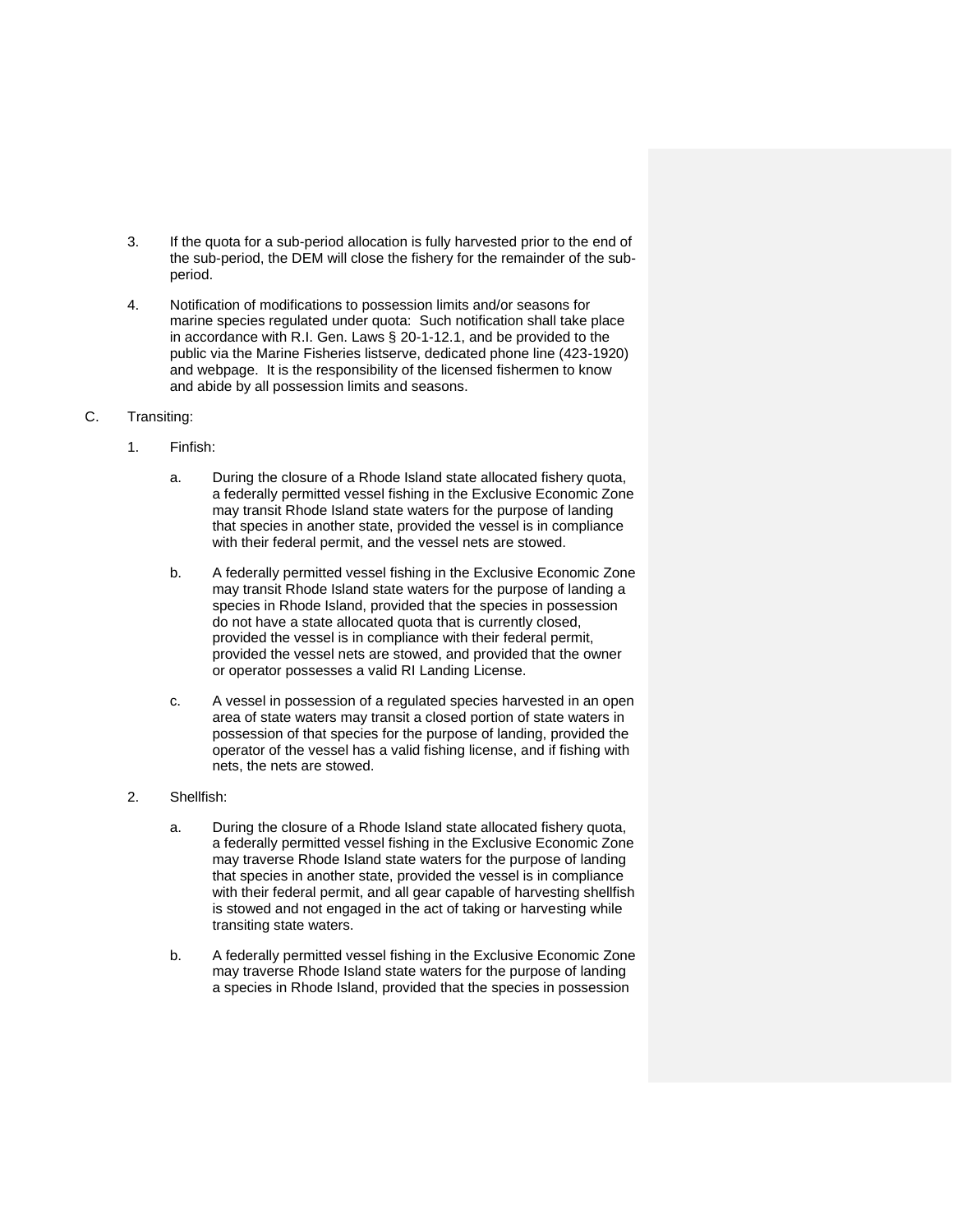do not have a state allocated quota that is currently closed, provided the vessel is in compliance with their federal permit, and provided that all gear capable of harvesting shellfish is stowed and not engaged in the act of taking or harvesting while transiting state waters, and provided that the owner or operator possesses a valid RI Landing License pursuant to DEM's "Commercial and Recreational Saltwater Fishing Licensing Regulations".

- D. Stowage of nets: Vessels possessing trawl devices while harvesting summer flounder, scup, black sea bass, or winter flounder, in excess of the limits specified in RIMFR may have nets with mesh less than the minimum size specified in the regulations provided that the net is stowed and is not available for immediate use in accordance with this section. A net that conforms to one of the following specifications and that can be shown not to have been in recent use is considered to be "not available for immediate use".
	- 1. A net stowed below deck, provided:
		- a. It is located below the main working deck from which the net is deployed and retrieved;
		- b. The towing wires, including the "leg" wires are detached from the net; and
		- c. It is fan folded (flaked) and bound around its circumference.
	- 2. A net stowed and lashed down on deck, provided:
		- a. It is fan folded (flaked) and bound around its circumference;
		- b. It is securely fastened to the deck or rail of the vessel; and
		- c. The towing wires, including the leg wires, are detached from the net.
	- 3. A net that is on a reel and is covered and secured, provided:
		- a. The entire surface of the net is covered with canvas or other similar material that is securely bound;
		- b. The towing wires, including the leg wires, are detached from the net; and
		- c. The cod end is removed from the net and stored below deck.
	- 4. National Marine Fisheries Service authorized: Nets that are secured in a manner authorized in writing by the National Marine Fisheries Service Regional Director, for the Mid Atlantic regulated mesh area defined as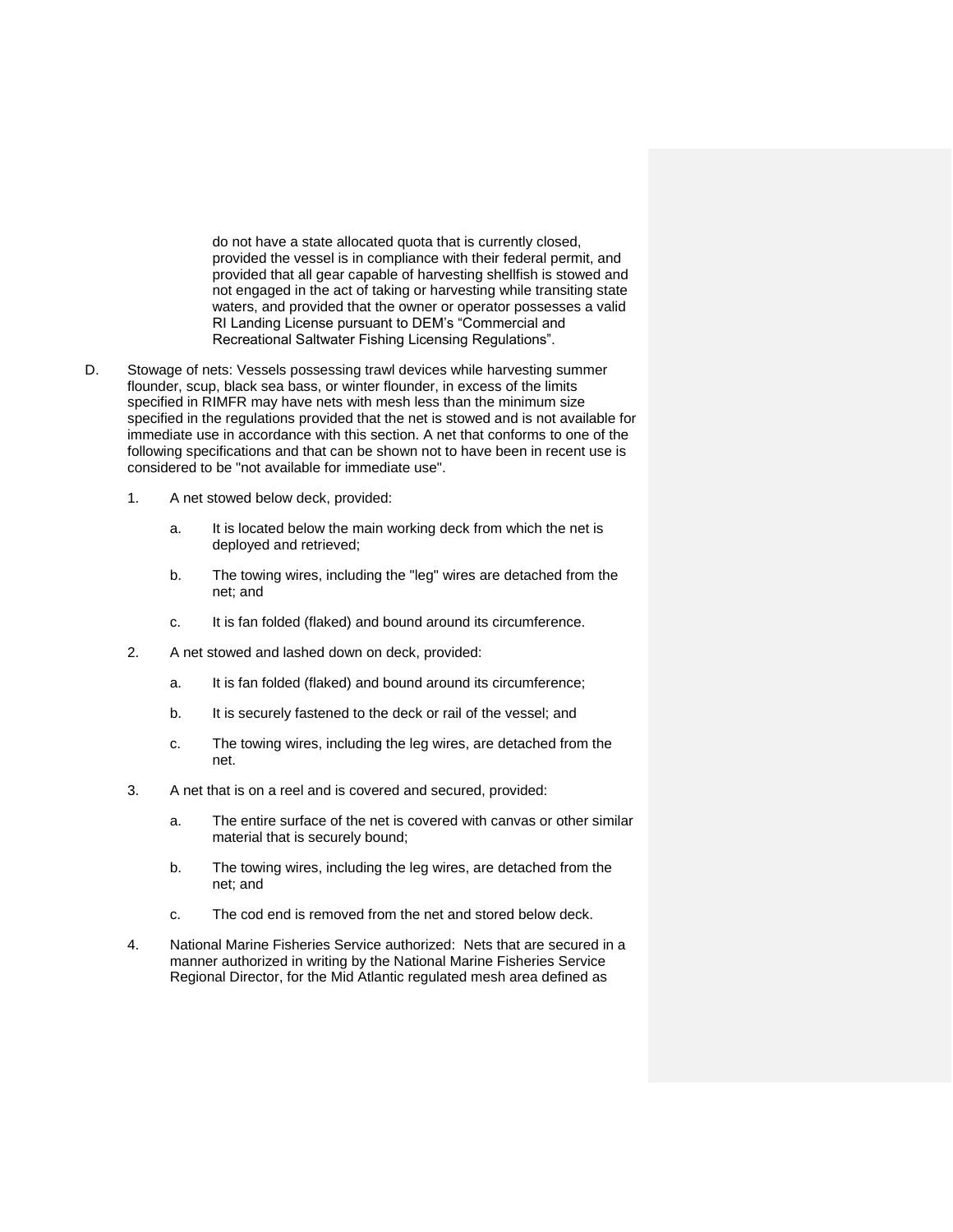"that area bounded the intersection of the outer boundary of the Exclusive Economic Zone (EEZ).

#### E. Possession limit compliance:

- 1. Licensed party/charter vessels: Possession limit compliance aboard licensed party/charter vessels is determined by dividing the number of fish by the number fishermen onboard the boat.
- 2. Multiple licensed recreational fishermen fishing from a single vessel: Possession limit compliance aboard vessels with multiple licensed recreational fishermen will be determined by dividing the number of fish by the number of licensed recreational fishermen on board said vessel, except for tautog, which has a maximum possession limit per vessel.
- 3. Size, possession, and daily limit violations on board vessels: In any instance when there is a violation of the size, possession, or daily limit on board a vessel carrying more than one person when the catch is commingled, the violation shall be deemed to have been committed by the owner of the vessel, or the operator of the vessel, if the owner is not on board.
- 4. A person who takes marine product /species utilizing a vessel and also without the assistance of a vessel is only allowed one possession limit per calendar day unless an alternative period of time is specifically provided in the governing regulation.
- F. Use of explosives: The use of explosives as a fishing device in the internal and territorial waters of the State of Rhode Island is prohibited.
- G. Transfer at sea: No one may transfer or attempt to transfer at sea, from one vessel to another, any finfish that are subject to these regulations.
- H. Obstruction of migratory fish passage: No person shall obstruct the free passage of anadromous or catadromous fish in any marine waters, river, or stream, of the State of Rhode Island.
- I. Reporting: For those fishery participants with a reporting requirement pursuant to the DEM "Part 2 - Commercial and Recreational Saltwater Fishing Licensing Regulations", accurately completed copies of the federal Vessel Trip Reports or the state reporting forms prescribed by the Director shall be kept in numerical order on board the vessel dating back to January 1<sup>st</sup> and furnished upon request. A vessel shall be exempt from this requirement if the captain of said vessel is currently enrolled in an electronic logbook program. Instead, the vessel must have all records dating back to January 1<sup>st</sup> entered electronically.
- J. Violations for non-compliance: If the DFW and/or the Chief of the Division of Law Enforcement determine that there has been non-compliance with the provisions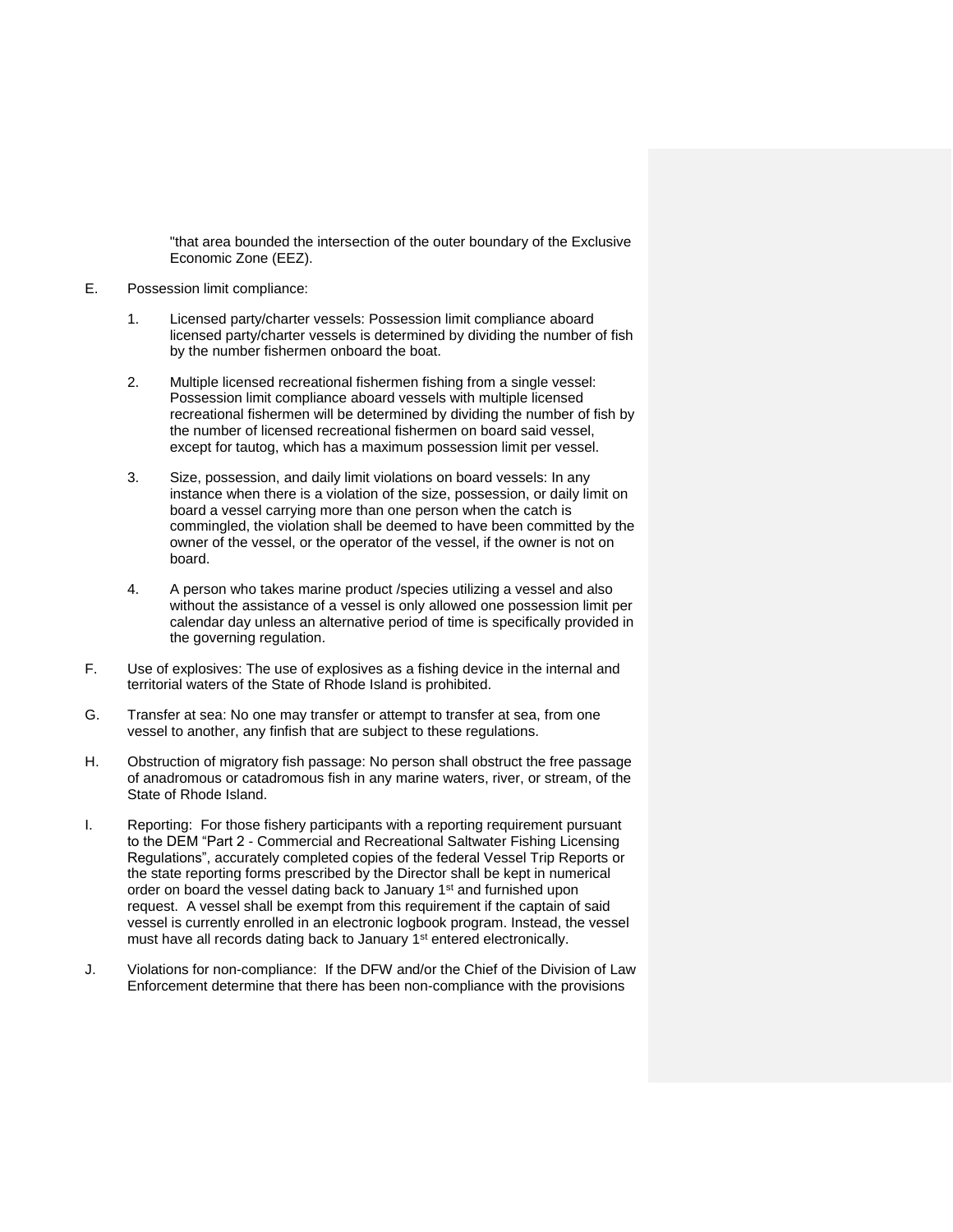of these regulations or a permit agreement, the owner and/or operator of the permitted vessel shall be advised of such determination and the specific grounds therefore in writing by delivery of same by certified mail or by personal service upon the owner or operator in compliance with the requirements set out in Rule 4 of the Rhode Island Superior Court Rules of Civil Procedure. The determination shall specifically include notice that an opportunity for an impartial hearing is available before the Administrative Adjudication Division pursuant to R.I. Gen. Laws Chapter 42-17.7 relative to either or both the finding that sufficient evidence exists of non-compliance with the provisions of these regulations or the permit agreement as well as the termination of the permit and or the imposition of a penalty pursuant to R.I. Gen. Laws § 20-1-16 as well as the ineligibility to reapply for a permit for the subject vessel for the remainder of the Summer sub-period.

- K. Penalties:
	- 1. Judicially imposed penalty for violations: Unless otherwise specifically provided, the violation of any law or rule or regulation relating to wild animals, wild birds, lobsters and fish, marine, freshwater and anadromous fisheries and shellfisheries shall be a misdemeanor, punishable by a fine of not more than five hundred dollars (\$500) or imprisonment for up to ninety (90) days, or both (R.I. Gen. Laws § 20-1-16)
	- 2. Additionally, a person may be subject to the imposition of a administrative penalty pursuant to DEM's "Rules and Regulations Governing the Suspension/Revocation of Commercial Marine Fisheries, Shellfish Buyer, Lobster Dealer, Finfish Dealer, and Multi-purpose Dealer, licenses issued pursuant to R.I. Gen. Laws Title 20.
- L. Appeals:
	- 1. Denial of a license or permit: Persons denied a license or permit may request an appeal as provided by R.I. Gen. Laws Chapter 42-17.7 and pursuant to Part 10-00-1 of this Title, "Administrative Rules of Practice and Procedure for the Administrative Adjudication Division for Environmental Matters"
	- 2. Enforcement Action: Any person affected by a decision of the Director for an enforcement action pursuant to these regulations may file and appeal in accordance with R.I. Gen. Laws Chapter 42-17.7 and Part 10-00-1 of this Title, Administrative Rules of Practice and Procedure for the Administrative Adjudication Division for Environmental Matters.

# **1.7 Definition of Terms**

"Actively fishing" means a license holder will be considered to have been actively fishing that license/endorsement if he or she demonstrates by dated transaction records, as verified by dealer reports to the Department, that he or she has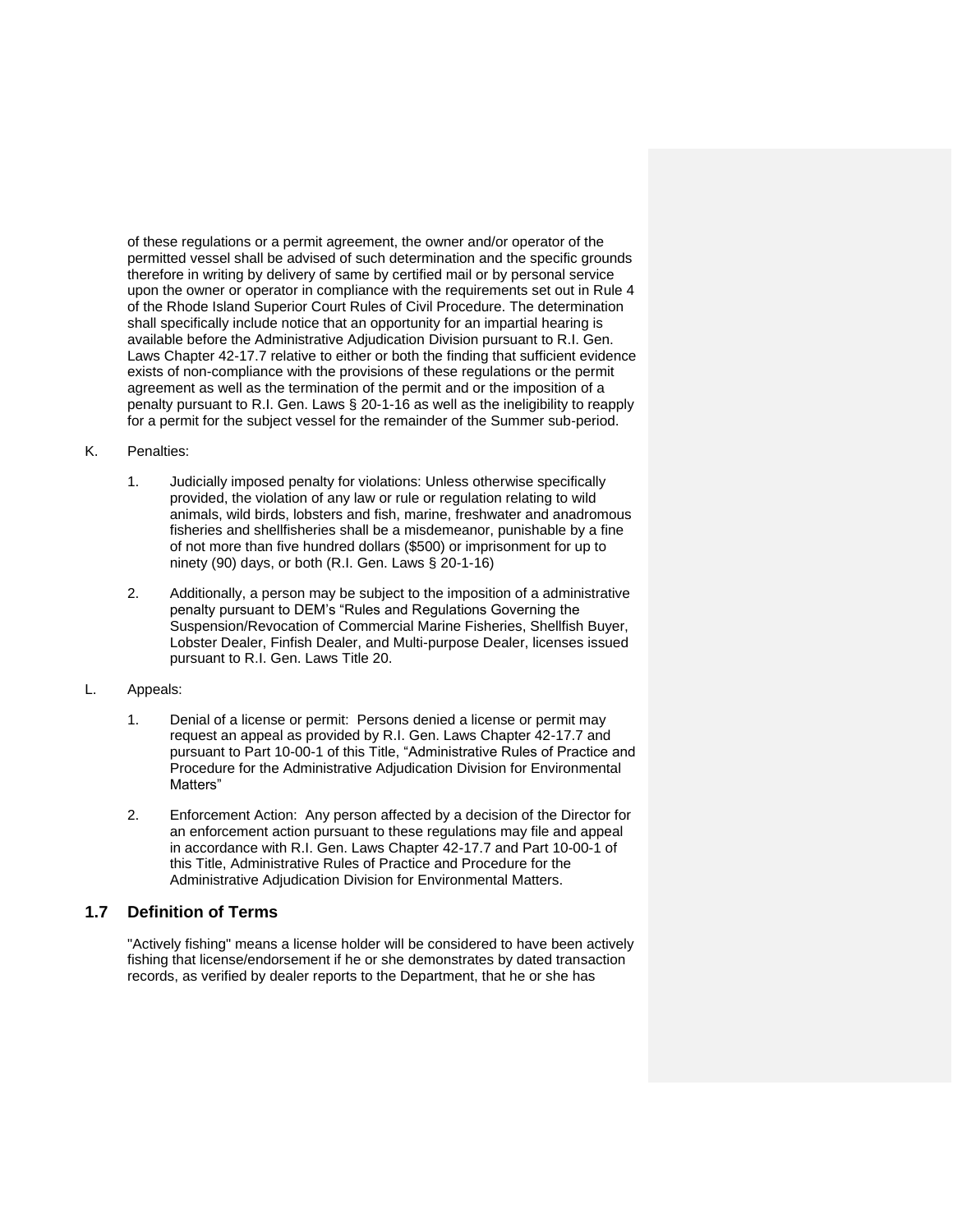fished at least 40 days in the preceding two calendar years, with some of the fishing activity occurring in each of the two years. Evidence as to days fished may be supplemented by one or more Vessel Trip Reports, which specifically reference the license holder's name and license number, and correspond to dated transaction records, where in the determination of the Department such dates are verified by dealer reports to the Department; where such reports verifiably reflect two or more calendar days at sea during a single trip, those days may be used to establish fishing activity. For the purpose of this definition the term "day" shall mean any 24-hour period or part thereof. A license holder with a dockside sales endorsement who sells all of his or her lobster and/or crab landings dockside may utilize documentation other than dated transaction records to establish fishing activity, pursuant to the standards and criteria set forth in RIMFR "Commercial and Recreational Saltwater Fishing Licensing Regulations" Part 2 of this Subchapter.

"Actively participating" means a crew member will be considered to have been actively participating in the fishery if he or she demonstrates via one or more affidavits that he or she has fished in the fishery with one or more licensed captains at least 40 in the preceding two calendar years, with some of the fishing activity occurring in each of the two years. Crew members may also demonstrate longevity in the fishery via one or more affidavits from licensed captains who they fished with in previous years.

"Adequately iced" means the amount and application of ice sufficient to ensure that immediate cooling begins and continues for all shellfish. Ice should be produced from a potable water source and shall be maintained to prevent contamination of shellfish.

"Affidavit" means a sworn statement of facts made under oath as to the truthfulness therein, and made before an authorized person such as a Notary Public. For the purposes of these Rules and Regulations, affidavits must be on forms provided by the Department.

"Agent" means a representative of a licensed dealer with a place of business in the State of Rhode Island wherein transaction records of said dealer are maintained and available for inspection during normal business hours.

"Application deadline" means February 28, or the first business day following February 28 if that day falls on a Saturday, Sunday, or holiday.

"Air-assisted harvest" means the use of an air compressor or any device capable of pressurizing air/gas or compressed gas in a tank, to power any device designed to disturb the substrate, create a vacuum effect or sediment displacement effect in collection of aquatic species.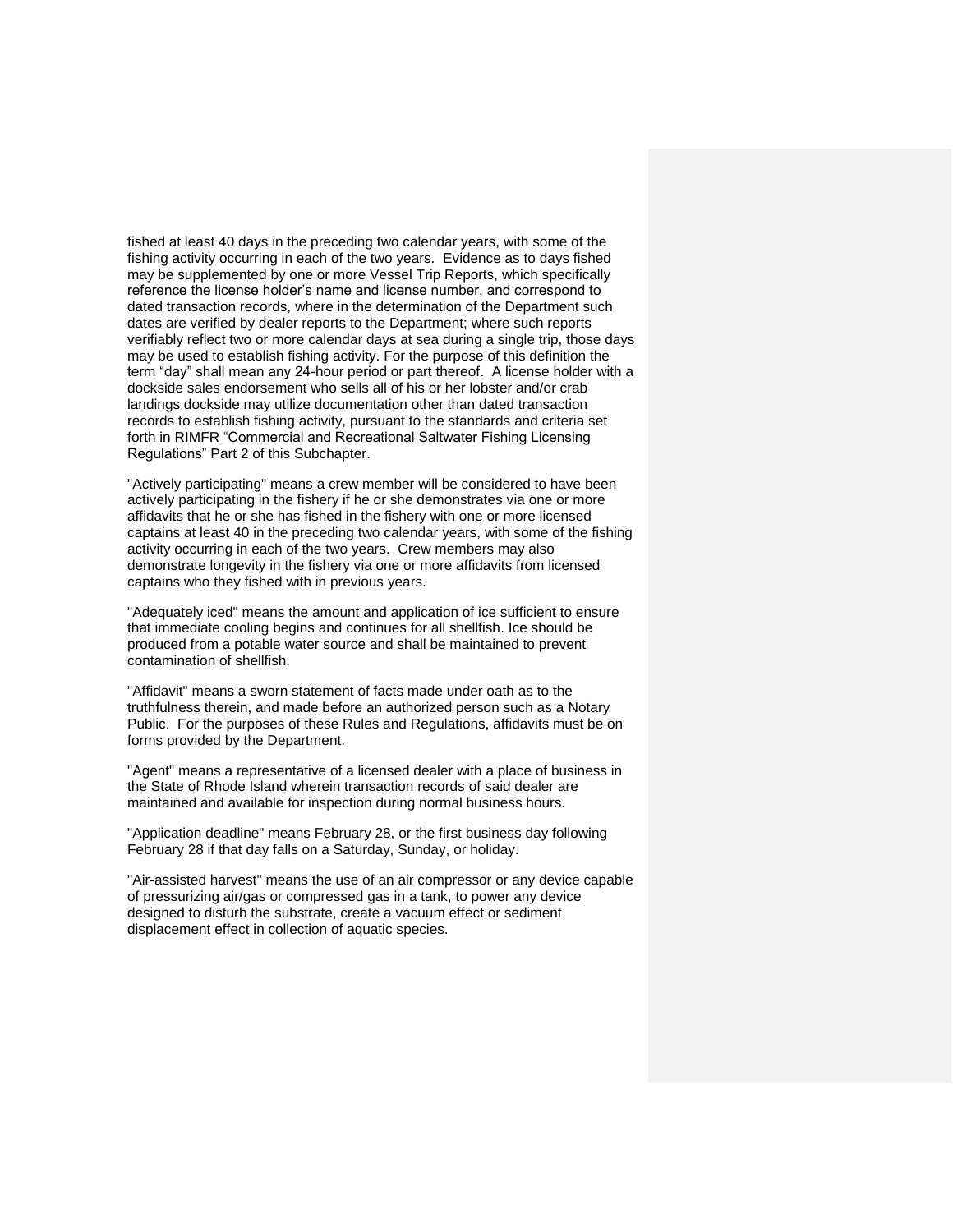| "Anadromous fish" means any species of fish which ascends rivers or streams<br>from the sea for breeding purposes (e.g. Alewife - Alosa pseudoharengus,<br>Salmon - Salmo salar, Shad - Alosa sapidissima).                                                                                                                                                                                                                                                           |                                                |
|-----------------------------------------------------------------------------------------------------------------------------------------------------------------------------------------------------------------------------------------------------------------------------------------------------------------------------------------------------------------------------------------------------------------------------------------------------------------------|------------------------------------------------|
| "Angling" means to fish recreationally using hook and line (R.I. Gen. Laws § 20-<br>$2.2-3$ ).                                                                                                                                                                                                                                                                                                                                                                        |                                                |
| "Approved" means approved by the Director.                                                                                                                                                                                                                                                                                                                                                                                                                            | <b>Commented [DP(1]: More than one meaning</b> |
| "Approved waters" or "Approved growing areas" means marine waters of the<br>State that have been classified by the DEM Division of Water Resources as<br>Approved Areas, fit for the taking of shellfish for human consumption on a regular<br>basis, in accordance with the criteria established by the National Shellfish<br>Sanitation Program (NSSP) Manual of Operations. These classifications may be<br>subject to change as water quality conditions dictate. |                                                |
| "Aquaculture" means the cultivation, rearing, or propagation of aquatic plants or<br>animals, herein referred to as cultured crops, under natural or artificial conditions.                                                                                                                                                                                                                                                                                           | Commented [DP(2]: Term not used in RIMFR.      |
| "Aquaculture facility" means any properly permitted aquaculture operation, either<br>in upland areas or the State's waters or submerged lands.                                                                                                                                                                                                                                                                                                                        | Commented [DP(3]: Term not used in RIMFR       |
| "Aquaculture lease" means the permitted area for which the CRMC issues a<br>lease in which aquaculture can be conducted. Leases are discretionary and<br>granted for the express purpose of allowing aquaculture activities on the State's<br>submerged lands or in the water column. Certain types of permitted activities,                                                                                                                                          |                                                |
| such as experimental aquaculture operations, may not require a lease.                                                                                                                                                                                                                                                                                                                                                                                                 | Commented [DP(4]: Term not used in RIMFR       |
| "Aquaculturist" means a person conducting commercial, experimental, or<br>restoration aquaculture in Rhode Island.                                                                                                                                                                                                                                                                                                                                                    | Commented [DP(5]: Term not used in RIMFR       |
| "Authorized" means authorized by the Director.                                                                                                                                                                                                                                                                                                                                                                                                                        | <b>Commented [DP(6]:</b> More than one meaning |
| "Bait gillnet" means a gillnet not exceeding one hundred (100) feet nor exceeding<br>a mesh size greater than three and three quarters inches (3 3/4") (stretched).<br>"Basic harvest" and "Gear level" means the harvest and/or gear restrictions                                                                                                                                                                                                                    |                                                |

governing each fishery endorsement category pertaining to Commercial Fishing Licenses, as well as Student Shellfish Licenses, and 65 and Over Shellfish Licenses.

"Bay scallop dredging" means the towing of a bay scallop dredge during the established bay scallop dredging season.

"Bay scallop seed" means a bay scallop with a bright, thin, slightly curved shell with no foreign adherent, the shell having no well-defined raised annual growth line, and the bay scallop being less than one (1) year old.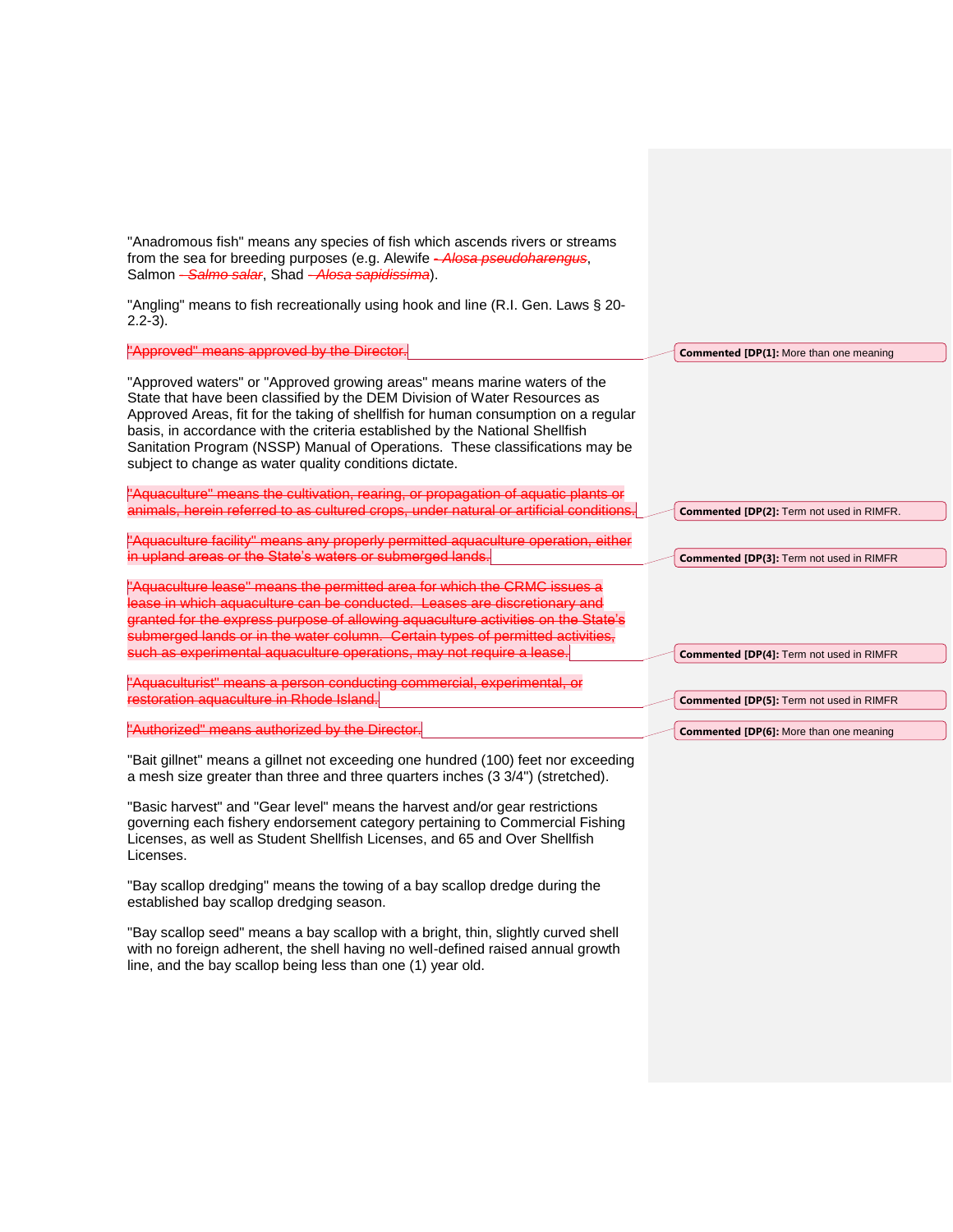| "Bill of <b>landing lading</b> " means an invoice which identifies a shipment of fish,                                                                                                                                                                                              |      |                 | <b>Commented [DP(7]: Correction</b>             |
|-------------------------------------------------------------------------------------------------------------------------------------------------------------------------------------------------------------------------------------------------------------------------------------|------|-----------------|-------------------------------------------------|
| shellfish or crustaceans as to seller, buyer, source, type, quantity and sale price.                                                                                                                                                                                                |      |                 |                                                 |
| "Biosecurity board" means the board within the CRMC established pursuant to                                                                                                                                                                                                         |      |                 |                                                 |
| R.I. Gen. Laws § 20-10-1.1 charged with assisting and advising the CRMC in                                                                                                                                                                                                          |      |                 |                                                 |
| carrying out its role under the provisions of R.I. Gen. Laws Chapter 20-10.                                                                                                                                                                                                         |      |                 | Commented [DP(8]: Term not used in RIMFR.       |
| "Bullrake" means any curved metal instrument or basket with four (4) or more<br>metal tines (teeth) which is customarily used to harvest quahaugs.                                                                                                                                  |      |                 |                                                 |
| "Bycatch" means marine species which have been harvested, but which are not<br>sold or kept for personal use, and includes species that are discarded while a<br>fisher is directing his/her effort toward the harvest of another marine species.                                   |      |                 |                                                 |
| "Bushel" means a standard U.S. bushel, 2150.4 cubic inches capacity (R.I. Gen.<br>Laws § 20-1-3).                                                                                                                                                                                   |      |                 |                                                 |
| "Catadromous fish" means any species which lives in fresh water, but must go to<br>sea for breeding purposes (e.g., American eel, Anguilla rostrata).                                                                                                                               |      |                 |                                                 |
| "Carapace" means the un-segmented body shell of the American lobster.                                                                                                                                                                                                               |      |                 |                                                 |
| "Carapace length" means the length of a lobster measured from the rear of the<br>eye socket along a line parallel to the center of the body shell to the rear of the<br>body shell.                                                                                                 |      |                 |                                                 |
| "Catastrophic trap tag loss" means the loss of original lobster trap tags in excess<br>of the 10% over-allotment trap tags issued for routine loss, in which instance the<br>original trap tags become invalid and must be replaced in their entirety by<br>catastrophic trap tags. |      |                 |                                                 |
| "Charter" and "party boat" means any vessel that carries passengers for hire to<br>engage in fishing.                                                                                                                                                                               |      |                 |                                                 |
| "Coastal salt pond" means a pond abutting a barrier beach; some are periodically<br>fresh; others are brackish or salt.                                                                                                                                                             |      |                 |                                                 |
| "Coastal salt ponds" and/or "river system channels" means a natural or                                                                                                                                                                                                              |      |                 | Commented [DP(9]: "River system" is not used in |
| man-made, temporary or permanent waterway, allowing for the passage of water                                                                                                                                                                                                        |      |                 | RIMFR.                                          |
| to and from any coastal salt pond and/or river system. Distances (in feet)                                                                                                                                                                                                          |      |                 |                                                 |
| describing the following salt pond channel areas are measured from the seaward<br>extremity of any channel to a point measured in a northerly direction, or as                                                                                                                      |      |                 |                                                 |
| specifically described herein.                                                                                                                                                                                                                                                      |      |                 |                                                 |
| Coastal Salt Pond - River Channel Distances                                                                                                                                                                                                                                         |      |                 |                                                 |
| Pond/Channel                                                                                                                                                                                                                                                                        | Town | <b>Distance</b> |                                                 |

Quicksand L. Compton 750'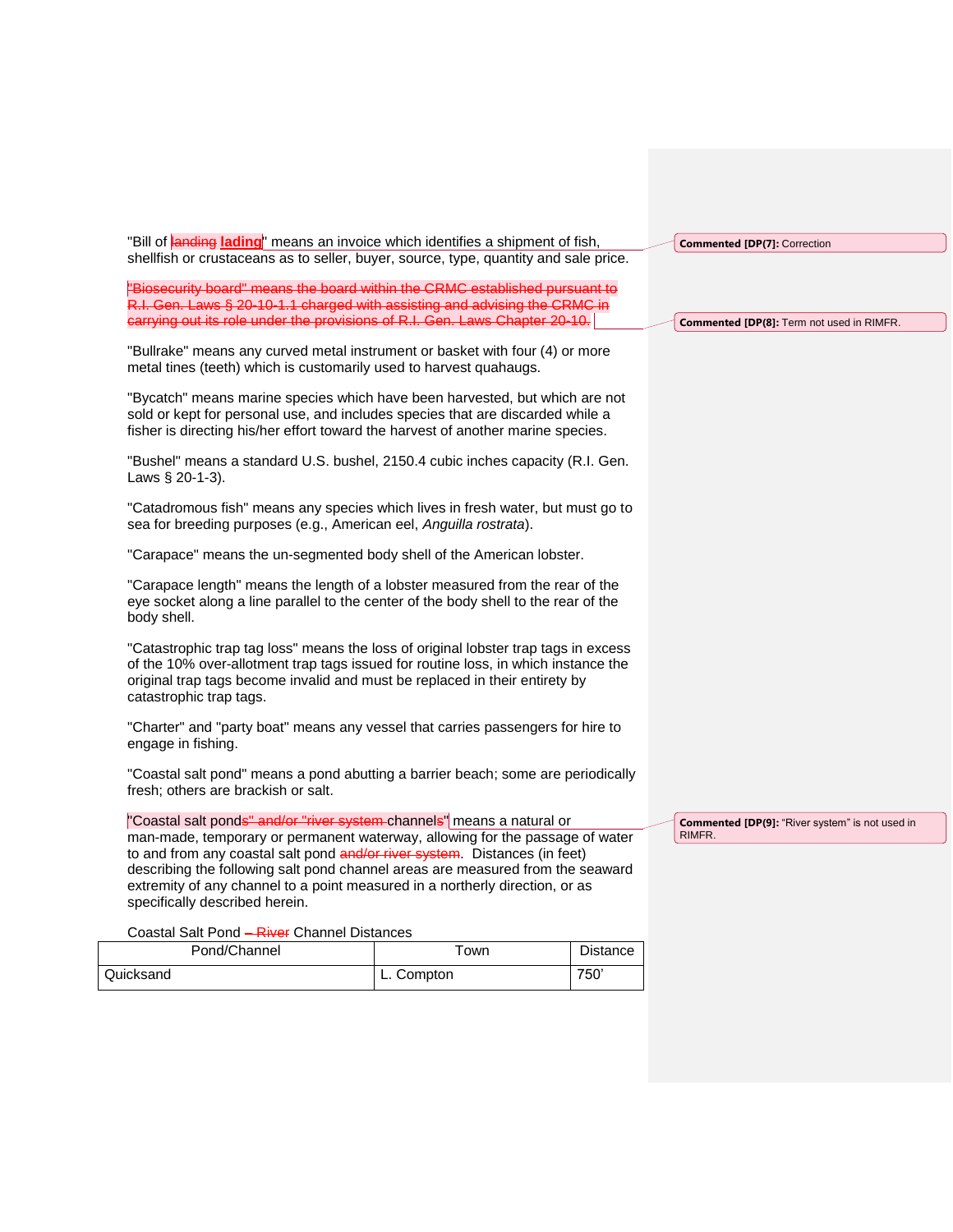| Tunipus                                                                                                                                                                                | L. Compton               | 200'   |
|----------------------------------------------------------------------------------------------------------------------------------------------------------------------------------------|--------------------------|--------|
| <b>Briggs Marsh</b>                                                                                                                                                                    | L. Compton               | 600    |
| Ship Pond Cove                                                                                                                                                                         | L. Compton               | 200'   |
| Long                                                                                                                                                                                   | L. Compton               | 400'   |
| Round                                                                                                                                                                                  | L. Compton               | 250'   |
| Nonquit (Puncatest)                                                                                                                                                                    | Tiverton                 | 1,800' |
| Nannaquaket (measured from the mouth<br>of the Quaket River to the eastern side of<br>the Nannaquaket Bridge abutment)                                                                 | Tiverton                 | 400'   |
| Narrow/Pettaquamscutt                                                                                                                                                                  | Narragansett/N.Kingstown | 3,850' |
| Point Judith (measured in a northerly<br>direction from the mouth of the Pt. Judith<br>Breachway to a line drawn from<br>Strawberry Hill Pt. on the east to High<br>Point on the west) | Narragansett/S.Kingstown | 6,000' |
| Potter (measured from the western<br>entrance of Potter Pond channel to the<br>eastern tip of Gooseberry Island in Pt.<br>Judith Pond)                                                 | South Kingstown          | 2,800' |
| Card                                                                                                                                                                                   | South Kingstown          | 200'   |
| Trustom                                                                                                                                                                                | South Kingstown          | 500'   |
| Green Hill: Potato Pt. (measured from the<br>easternmost point of Stevens Island in<br>Ninigret/Charlestown Pond to the<br>westernmost point of Potato Point in<br>Green Hill Pond)    | S.Kingstown/Charlestown  | 1,800' |
| Ninigret/Charlestown                                                                                                                                                                   | Charlestown              | 3,200' |
| Quonochontaug                                                                                                                                                                          | Charlestown/Westerly     | 2,800' |
| Winnapaug/Brightman                                                                                                                                                                    | Westerly                 | 2,800' |
| Little Maschaug                                                                                                                                                                        | Westerly                 | 250    |
| Maschaug                                                                                                                                                                               | Westerly                 | 300'   |
| <b>Great Salt</b>                                                                                                                                                                      | <b>Block Island</b>      | 1,800' |
| Trim                                                                                                                                                                                   | <b>Block Island</b>      | 850    |
| Harbor                                                                                                                                                                                 | <b>Block Island</b>      | 1,000' |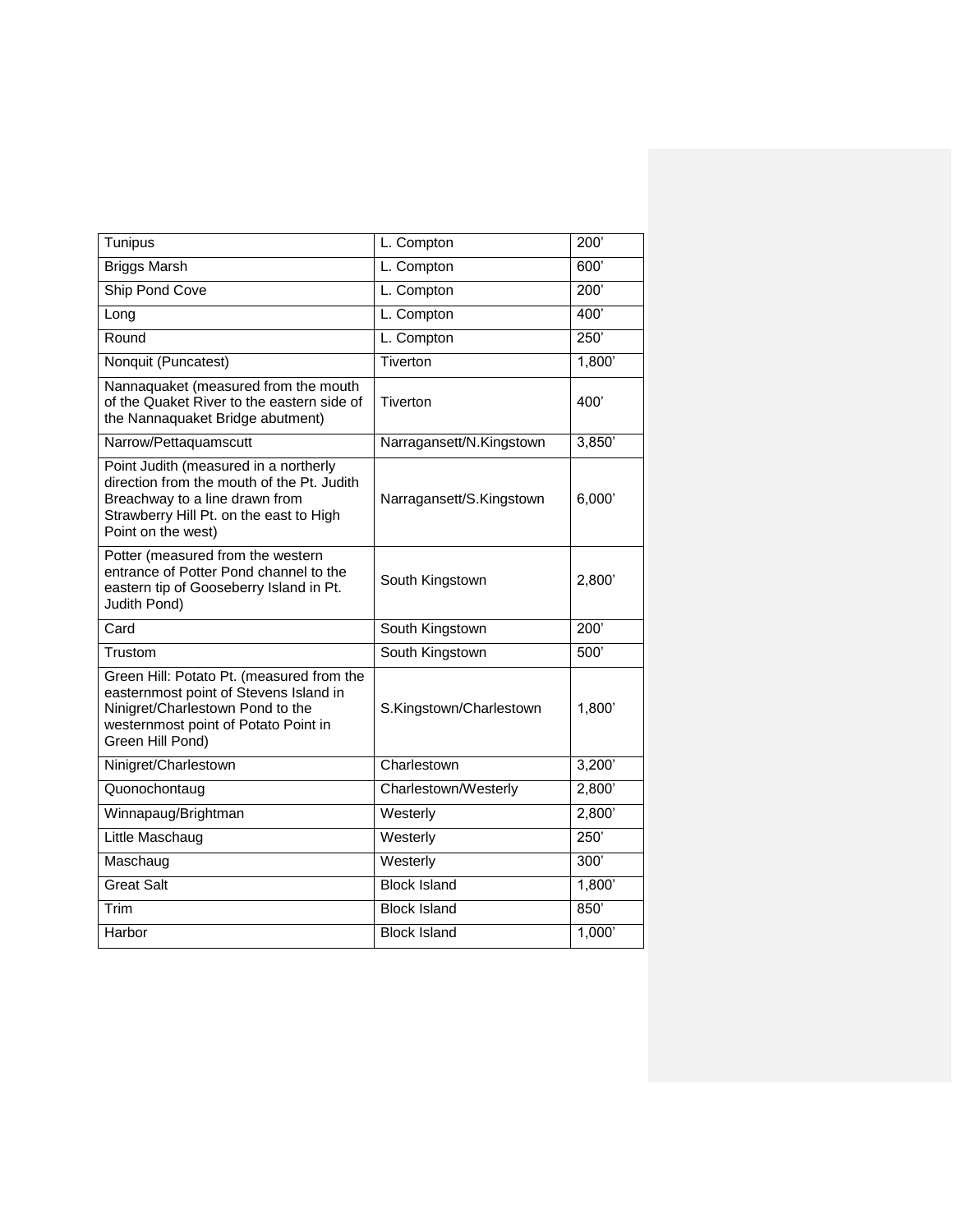"Codend" means the terminal section of a trawl net in which captured fish may accumulate, and is further defined as the last 45 rows of meshes in the terminal section of the net.

"Colregs demarcation line" means the lines of demarcation, as defined on National Oceanic and Atmospheric Administration chart #13221, delineating those waters upon which mariners must comply with the international regulations for preventing collisions at sea, and those waters upon which mariners must comply with the inland navigation rules. For Point Judith the "Port" is to be all waters inside of and north of the southern end of the riprap wall at Salty Brine State Beach so-called. The demarcation lines for Block Island are as follows: the area enclosed by the breakwaters at Old Harbor, and the entirety of Great Salt Pond so called.

"Commercial fisherman/fishermen" means a person(s) who catches, harvests, or takes finfish, crustaceans, or shellfish from the marine waters for sale (R.I. Gen. Laws § 20-2.1-3).

"Commercial fishing" means to take, harvest, hold, transport, or off-load marine species for sale or intended sale (R.I. Gen. Laws § 20-1-3).

"Commercial fishing vessel" means any vessel, boat or craft employed in the harvesting of marine species commercially, which shall first be declared with the Department.

"Conch pot" means any pot designed or adapted principally for the catching or taking of conchs.

"Conditionally approved waters" means shellfish grounds underlying waters examined and found fit for the taking of shellfish for human consumption on an intermittent basis, declared by the Director as conditionally approved waters pursuant to R.I. Gen. Laws §§ 20-8.1-3 and 20-8.1-4. Such classification may be subject to change as water quality conditions dictate (R.I. Gen. Laws § 20-8.1-1).

"Constantly tended" means that a person setting a net shall remain within one hundred (100) feet of the net at all times.

"Container" means any bag, sack, tote, or other receptacle that contains shellfish to be held or transported.

"Control date" means a cutoff date for potential use in establishing eligibility criteria for future access to a fishery.

"Crab pot" means any pot designed or adapted principally for the catching or taking of crabs.

"Crew" means a person, aged sixteen (16) or older, employed for purposes of assisting in the operation of a commercial fishing vessel and its gear by another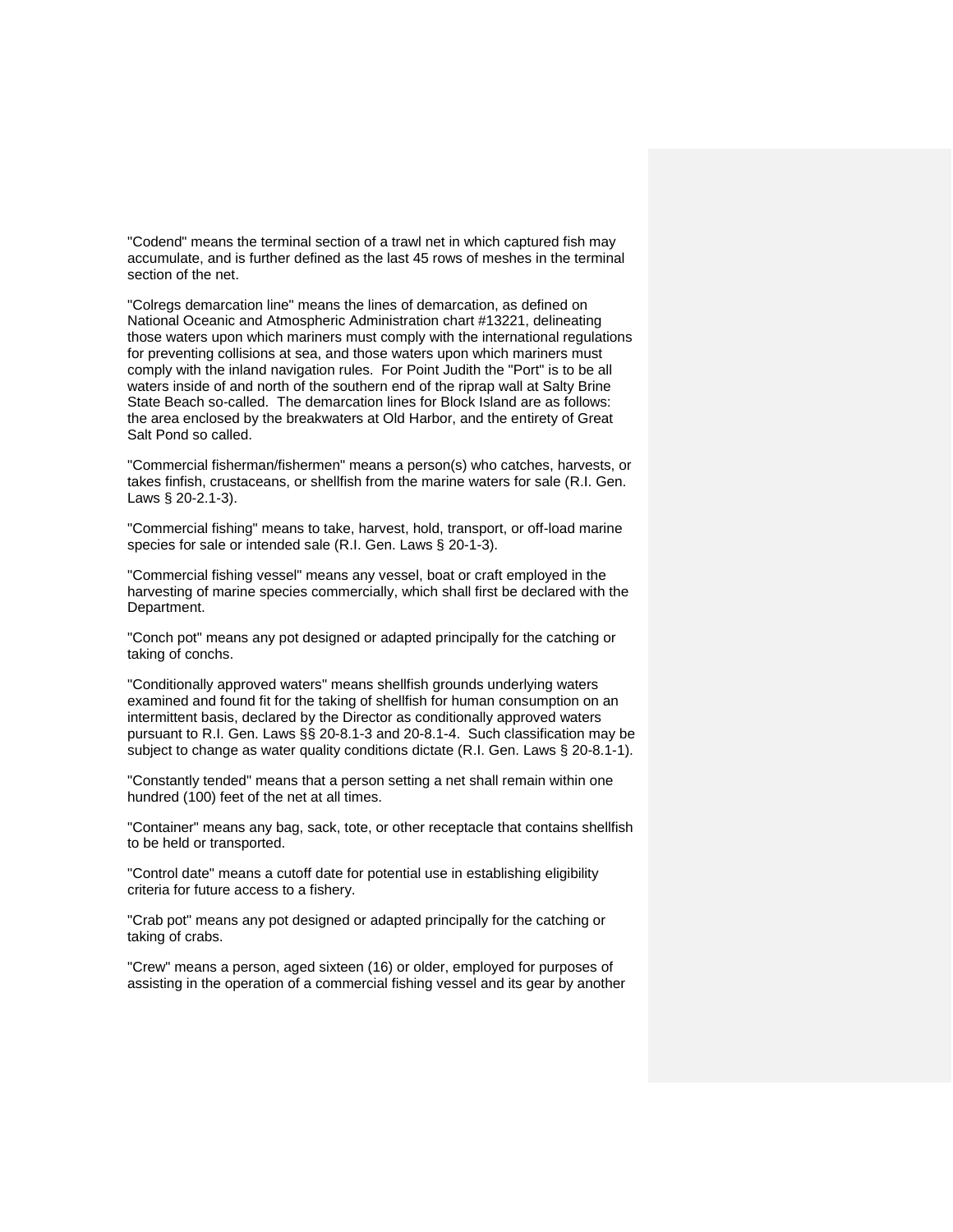person licensed to fish commercially pursuant to the "Commercial and Recreational Saltwater Fishing Licensing Regulations" Part 2 of this Subchapter.

"Cultured crops" means aquatic or marine animals or plants that are in the location, water column or artificial conditions specified in a valid aquaculture permit; or that have been taken by the holder of such permit from the location, water column or artificial conditions specified in such permit; or that have been produced by aquaculture methods outside the state and have not been commingled with wild stocks that are in or have been removed from the waters of the state. Appropriate bills of sale, bills of lading and proper tags and all other applicable state and federal laws and regulations shall be prima facie evidence of the origin of cultured crops inside or outside the state.

"Day" means a calendar day, or the 24-hour period of time beginning at 12:00AM and ending at 11:59PM.

"Dealer" means a person licensed to barter or trade in marine species.

"Designated temperature control area" means an area designated by the Department in which aquaculturists must comply with more stringent temperature controls for harvested shellfish. These areas have been determined to be Winnapaug Pond, Quonochontaug Pond, Ninigret Pond, Potter Pond, Point Judith Pond, Island Park Cove (Spectacle Cove), Hog Island Cove and Great Salt Pond.

"Director" means the Director of the Department of Environmental Management or his or her duly appointed agents.

"Discards" means marine species that are discarded overboard by fishers because their possession is prohibited by regulations or for economic reasons.

"Disposition" means the intended use or fate of the catch after leaving the dealer, such as sold for food, sold for bait, etc.

"Dredge" means a mechanical device that is towed behind a fishing vessel and whose purpose is to collect shellfish from the sea floor.

"Drift gillnet" means a floating gillnet that is floating unattached to the ocean bottom and not anchored, secured, or weighted to the ocean bottom.

"Dockside sales endorsement" means a notation on a license or landing permit that authorizes the holder to sell live lobsters and/or crabs directly to consumers at dockside.

"Dual federal permit/state license holder" means a person who holds both a federal limited access lobster permit and a State of RI commercial fishing license endorsed for American lobster.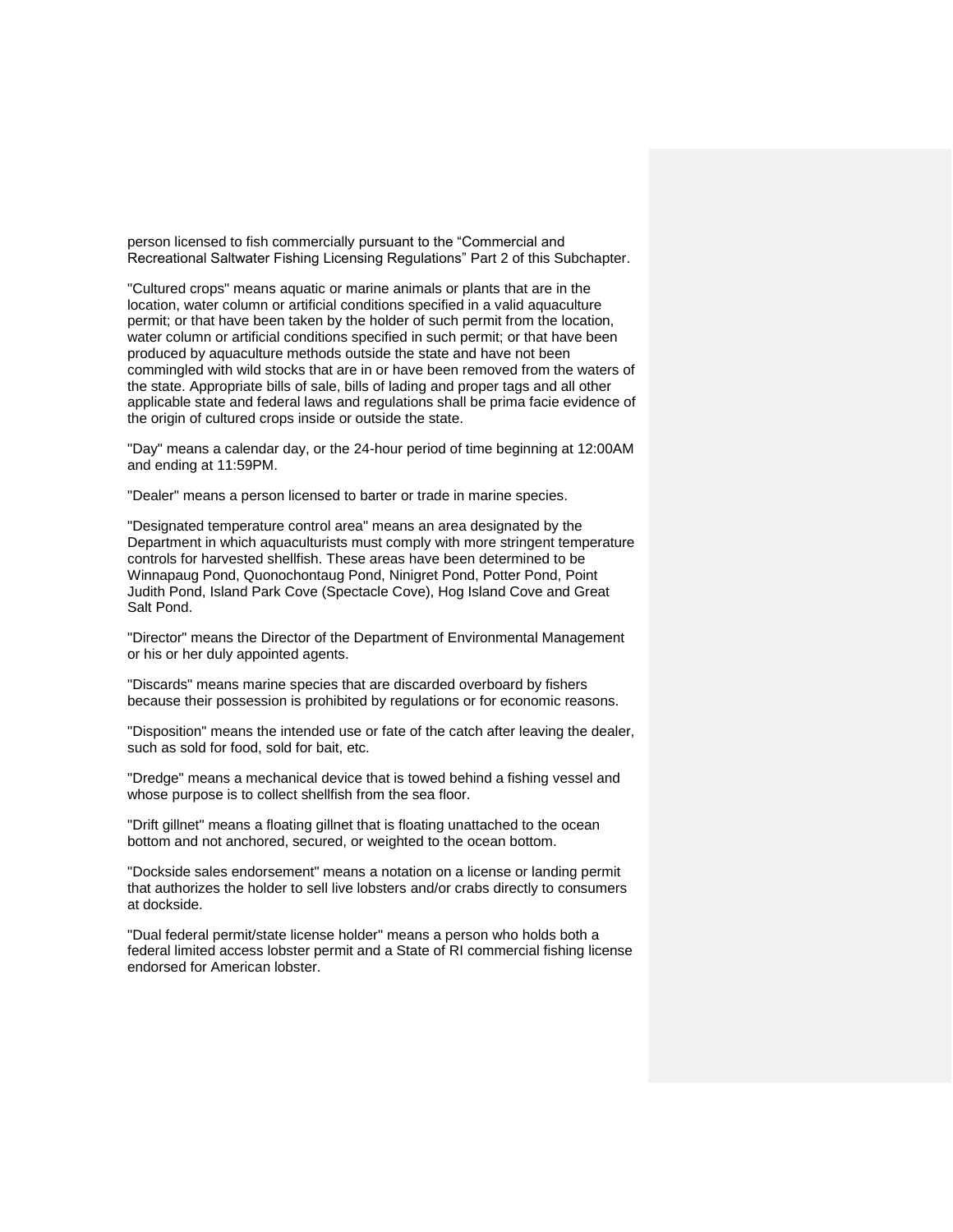"Eel trap/pot" means any pot or trap designed or adapted principally for the catching or taking of American eels.

"Endorsement" means a notation on a license that indicates the right to harvest a marine species or group of similar species, the right to utilize a particular type of gear or harvesting method, or the right to sell a particular marine species or group of similar species directly to consumers at dockside, in accordance with applicable harvest and/or gear restrictions.

"Endorsement category" means a marine species or group of similar species that may be legally harvested by a fisher whose license allows the taking of those species; or a gear type or harvesting method that may be legally utilized by a fisher whose license is properly endorsed.

"Exclusive economic zone" or "EEZ" means those waters three (3) to two hundred (200) miles (five to 322 kilometers) offshore which are under the direct jurisdiction of the federal government.

"Exit/entry ratio" means a formula established by regulation for a fishery or fisheries which identifies the number of new fishing licenses in each category that will be issued for each one that is retired and surrendered to the Department.

"Family member" means a spouse, mother, father, brother, sister, child or grandchild of a licensed fisher. Spouse shall include a person who is currently a party to a marriage that was legally recognized in the state or territory in which the marriage was solemnized.

"February 28" means the twenty-eighth (28th) day in the month of February or the next business day if February 28 falls on a Saturday or Sunday or holiday for the purpose of application submittals and renewal deadlines.

"Fishery" means one or more stocks of marine species which can be treated as a unit for purposes of conservation and management and which are identified on the basis of geographic, scientific, technical, recreational, and economic characteristics; and any fishing for such stocks.

"Fishery performance" means properly documented commercial lobster fishing activity; namely pounds landed and traps fished in LCMA 2 during the applicable qualifying period.

"Fishery sector" means one of three general fishery classifications, each encompassing two or more fishery endorsement categories: Shellfish (encompassing Quahaug, Soft-shell Clam, Whelk, and Other Shellfish); Finfish (encompassing Restricted and Non-Restricted Finfish); and Crustacean (encompassing Lobster and Non-Lobster Crustacean).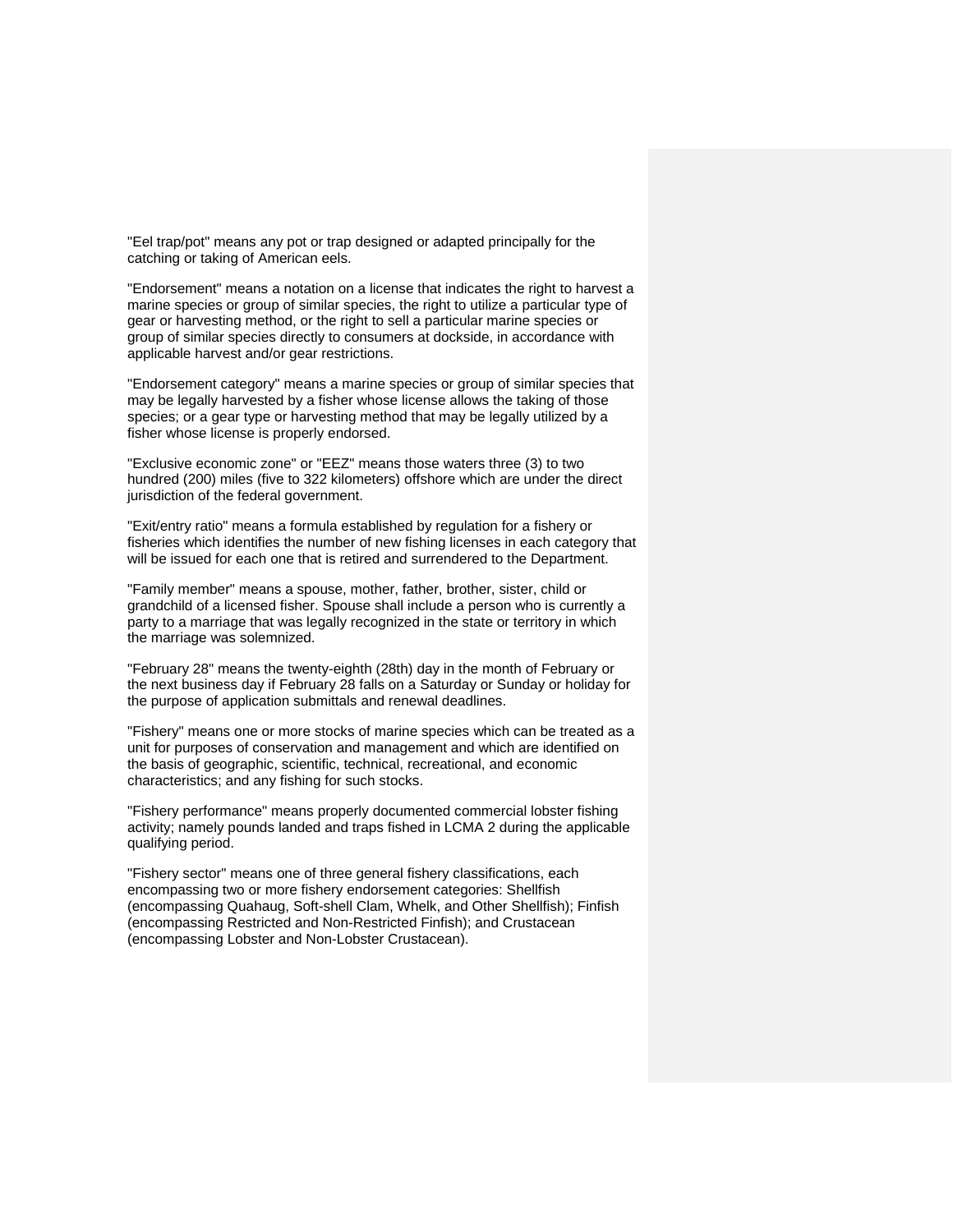"Fish trap" means a floating trap, weir, pounds net, or any equivalent contrivance set on, in or anchored to the bottom or shore, used for the purpose of catching fish (R.I. Gen. Laws § 20-5-1).

"Fork length" means the straight linear distance from the tip of the snout to the fork of the tail.

"Full harvest" and "gear level" means the harvest and/or gear restrictions governing each fishery endorsement category pertaining to Principal Effort Licenses, and for all species pertaining to Multi-Purpose Licenses.

"Fyke net" means a conical shaped net supported by hoops, which also utilizes a leader to direct fish to the net.

"Gear" means any device or mechanism other than a vessel employed to catch fish, shellfish or crustaceans.

"Gear level" means the amount, type, capacity and design of gear that may legally be employed in a given fishery.

"Gill net" means a net used to catch fish by means of meshing or entanglement.

"Grace period" means sixty (60) calendar days commencing on the day immediately following the application deadline, as defined herein. The grace period is applicable only to renewals of licenses from the immediately preceding year.

"Grade" means the landing condition of each marine species (e.g., whole, gutted).

"Harbor of refuge breakwater" means the three sections of breakwater off of Pt. Judith.

"Harvest" means the act of removing a marine species with the intention of not returning it to the water.

"Harvest level" means the amount of marine species that may be legally harvested, possessed, and/or sold by a licensed fisher during a given period of time, usually a calendar day. That amount may vary according to the type of license held and/or the species involved.

"Hinge width" means the distance between the convex apex of the right shell and the convex apex of the left shell.

"Husbandry" means any activity related to the cultivation and management of shellfish crops, including but not limited to grading, sorting, clea

**Commented [DP(10]:** Not used in RIMFR separate from "Basic or Full Gear and harvest level"

**Commented [DP(11]:** Not used in RIMFR separate from "Basic or Full Gear and harvest level"

**Commented [DP(12]:** Term not used in RIMFR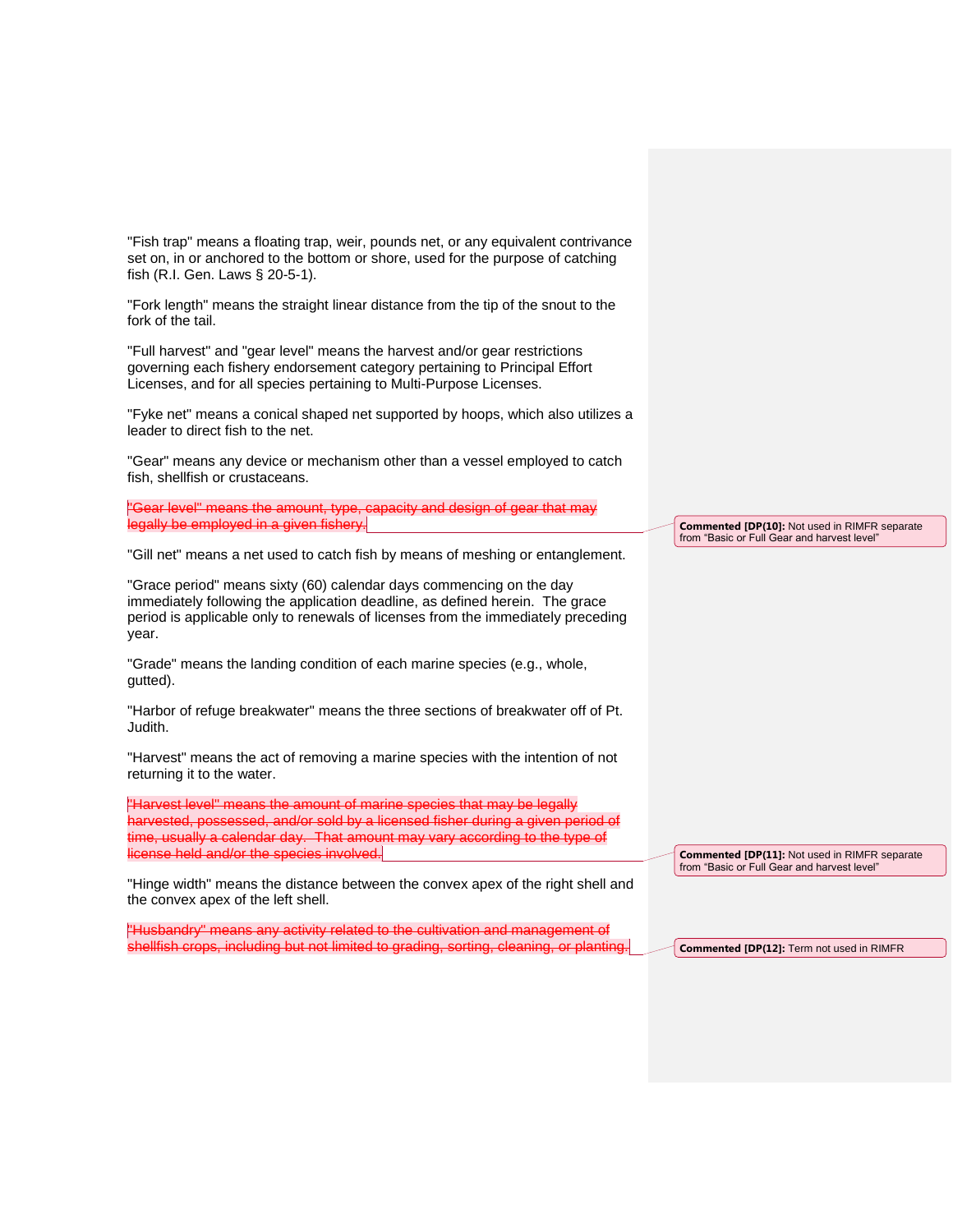"Incapacity" means death of, or injury that renders an active licensed fisher unable to fish for a period in excess of fourteen (14) days either as a result of the physical loss of function or impairment of a body part or parts, or debilitating pain.

"Initial LCMA 2 LTA" means the initial (maximum) number of lobster traps authorized in 2007 to be fished by an individual permit or license holder in LCMA 2.

"Land" or "landing" means to offload marine species harvested within or outside of Rhode Island waters for sale or intended sale, or to secure a vessel with marine species on board to a shoreside facility where the marine species may be offloaded for sale or intended sale (R.I. Gen. Laws § 20-1-3).

"LCMA 2 lobster trap allocation" or "LTA" means the maximum number of lobster traps authorized to be fished by an individual permit or license holder in LCMA 2.

"Licensed aquaculturist" means any person licensed by the State of Rhode Island to culture and possess shellfish, finfish, or aquatic plants pursuant to the provisions of R.I. Gen. Laws Chapter 20-10 and § 20-2-27.2.

"Licensed captain" means a person who holds or held a valid commercial fishing license issued by the Department.

"Licensed shellfisherman" means any person licensed by the State of Rhode Island to take and possess shellfish from Rhode Island waters pursuant to the provisions of R.I. Gen. Laws Chapter 20-6 and §§ 20-2-1, 20-2-20, or 20-2-28.1 and must possess the appropriate license when engaged in shellfishing activities.

"Licensed shellfish dealer" means any person engaged in bartering or trading in shellfish taken, cultured, or possessed by licensed shellfishermen, licensed aquaculturists, or other licensed shellfish dealers, or their authorized agents, and<br>licensed by the State of Rhode Island under the provisions of R.I. Gen. Laws § licensed by the State of Rhode Island under the provisions of R.I. Gen. 20-6-24, Chapter 21-14, Chapter 22-24, § 20-2-28.1, § 20-7-5.1, § 20-4-1.1, or Chapter 21.17.

"License year" means January 1 of any given year through December 31 of the same year.

"Lobster pot" means any pot designed or adapted principally for the catching or taking of lobsters or Jonah Crab.

"Lottery" means any of a variety of techniques to distribute licenses or permits when the demand for such licenses or permits exceeds the supply, such techniques having the common characteristics of being verifiably blind, random, fair and equitable.

"LTA transfer" means a change in ownership of a partial or entire Department or NOAA Fisheries-issued LTA by a person.

**Commented [DP(13]:** Term not used in RIMFR

**Commented [DP(14]:** Term not used in RIMFR. "Commercial fishing" and "Commercial fisherman" is defined, and encompasses all fisheries

**Commented [DP(15]:** Term not used in RIMFR. "Dealer" is defined and encompasses all types of dealers.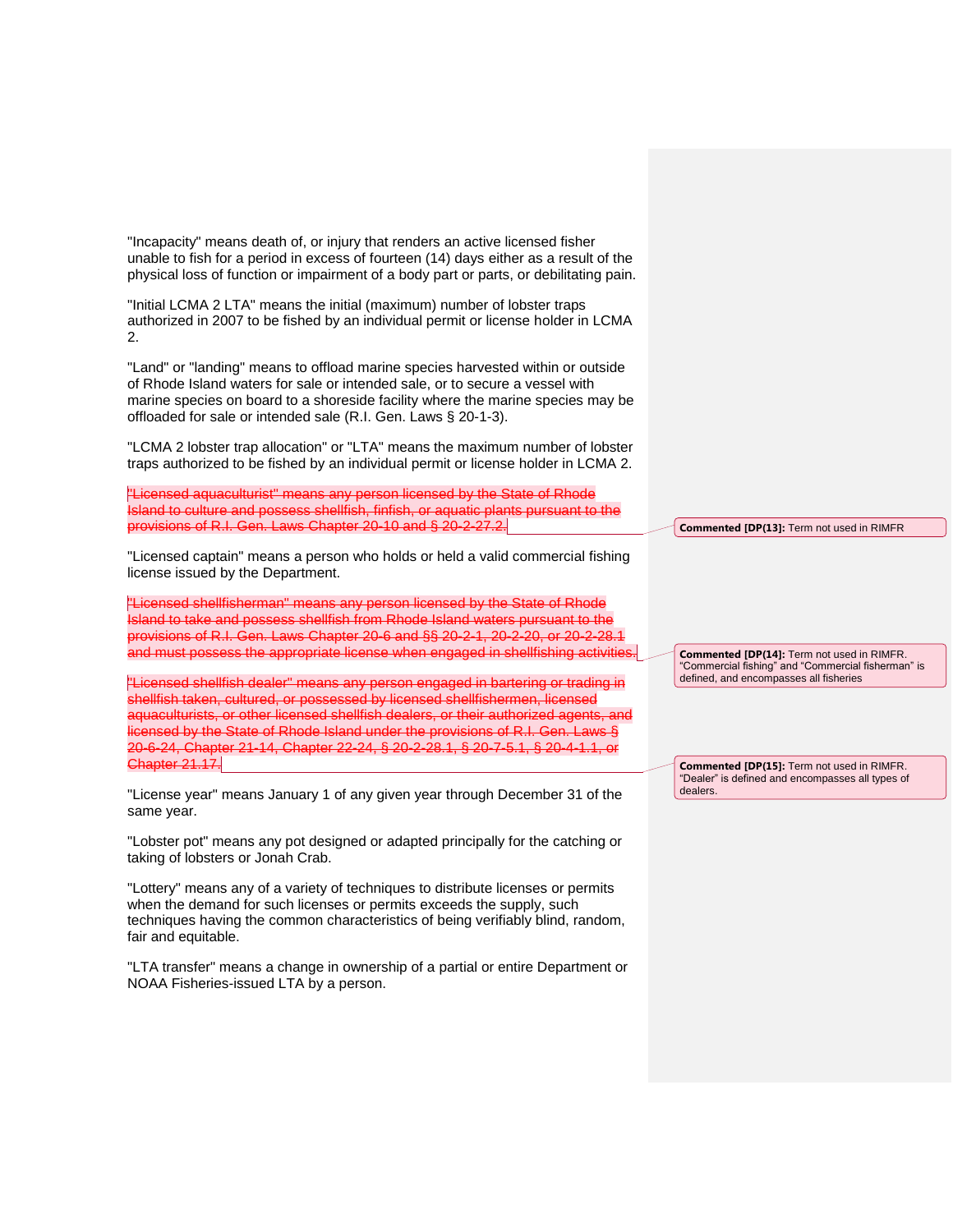"LTA transferor" means the license or permit holder from whom an LTA transfer is made.

"LTA transferee" means the person or fishing vessel to whom/which an LTA transfer is made.

"Marine species" means any animal species found in the marine waters of Rhode Island, including but not limited to finfish, shellfish, crustaceans, and squid.

"Marine waters of Rhode Island" means all tidal and territorial waters of the state out to three (3) nautical miles from the coastline (R.I. Gen. Laws § 20-2.2-3).

"Material incapacitation" means a significant and verifiable event, involving either a medical condition or military service that reasonably prevented the license holder from meeting the actively fishing standard during the two calendar years preceding the sale of the license holder's vessel and gear. A short-term illness or injury, which cannot be reasonably construed to have prevented the license holder from meeting the actively fishing standard during the two-year period, does not constitute a material incapacitation.

"Mechanical power" means any source of energy or power other than exclusively human power.

"Mechanical refrigeration" means storage in a container that is approved by the Rhode Island Department of Health and capable of cooling to, and maintaining, an ambient temperature of 45°F or less.

"Medical hardship" means an applicant's significant medical condition that prevents them from meeting licensing application requirements.

"Near shore" or "shoreward" means that point or end of any net which is closest/nearest the coast or the closest coastal outcropping.

"Netting" means a meshed fabric which exceeds eight (8) feet in length or width including, but not be limited to seines, weirs, fyke nets, otter trawls, and gill nets.

"Non-resident" means a person who does not present proof of Rhode Island residency.

"Non-resident landowner" means a non-resident citizen of the United States and owner of real estate in Rhode Island as evidenced by deed filed in the Recorder of Deeds office in a Rhode Island town or city hall (R.I. Gen. Laws § 20-1-3).

"Obstructing the free passage of fish" means the blocking of a stream, river, or pond so as to impede the passage of anadromous and/or catadromous fish, e.g., shad, alewife, and the American eel.

**Commented [DP(16]:** Not used in RIMFR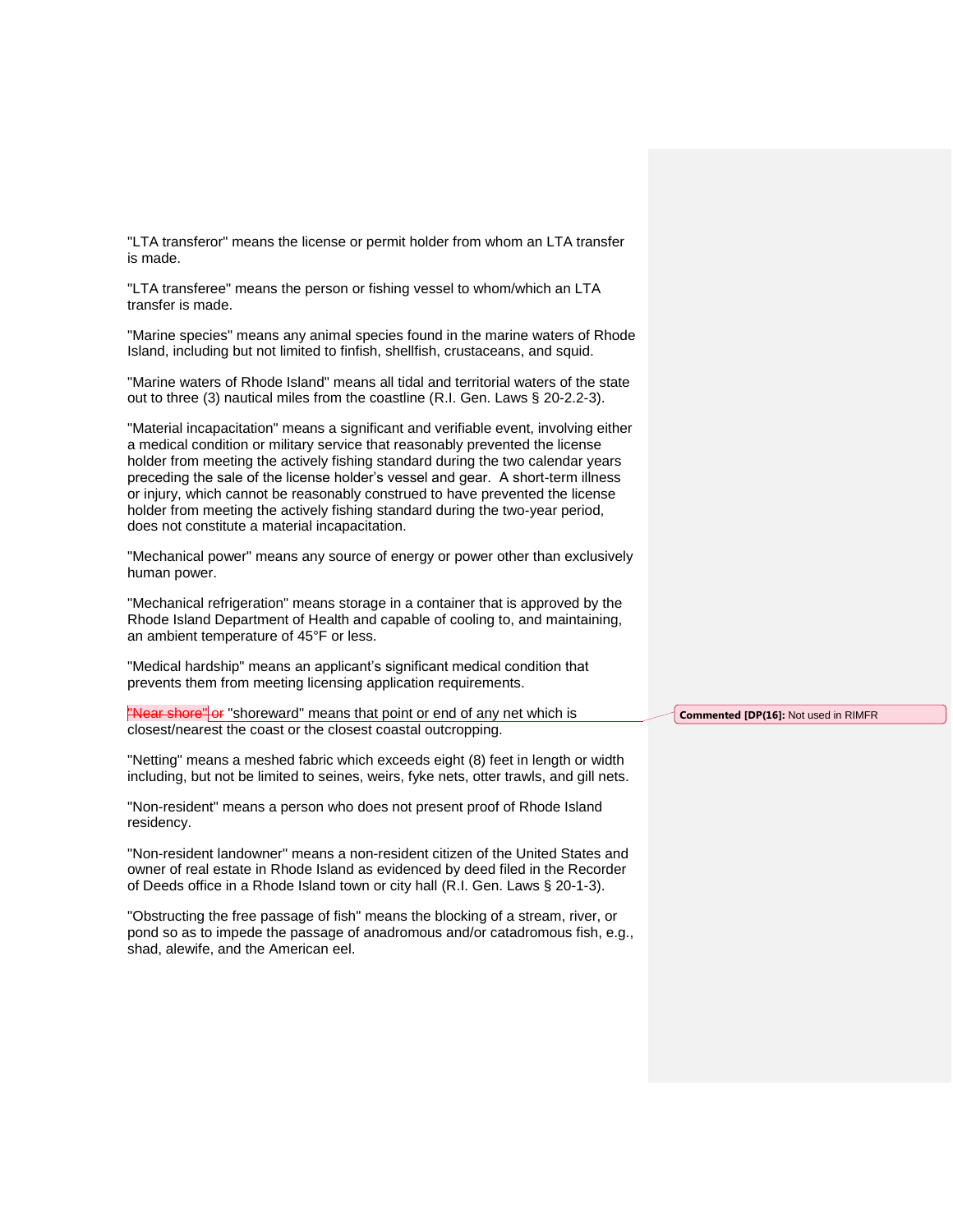| "Offshore" means that point of any net which is the greatest distance from the                                                                                                                                                                                                                                                                                                                                                                                                                                                                                                               |                                           |
|----------------------------------------------------------------------------------------------------------------------------------------------------------------------------------------------------------------------------------------------------------------------------------------------------------------------------------------------------------------------------------------------------------------------------------------------------------------------------------------------------------------------------------------------------------------------------------------------|-------------------------------------------|
| coast.                                                                                                                                                                                                                                                                                                                                                                                                                                                                                                                                                                                       | Commented [DP(17]: Term not used in RIMFR |
| "Open to the sea" means a coastal salt pond will be considered open to the sea if<br>any flow of water connects coastal salt pond with the sea.                                                                                                                                                                                                                                                                                                                                                                                                                                              |                                           |
| "Operational plan" means a written plan filed with CRMC and approved by DEM<br>prior to its implementation, that includes at a minimum: description of the design<br>and activities of the culture facility, specific site and boundaries, types and<br>locations of structures (rafts, pens, tanks, etc.), species to be cultured, source of<br>these organisms, procedures to prevent contamination, program of sanitation<br>and maintenance, description of the water source including details of water<br>treatment, program to maintain water quality, maintenance of records, and how |                                           |
| shell stock will be harvested.                                                                                                                                                                                                                                                                                                                                                                                                                                                                                                                                                               | Commented [DP(18]: Term not used in RIMFR |
| "Original lobster trap tags" means those trap tags available for purchase to a RI<br>commercial license holder or a Federal Limited Access Lobster Permit holder<br>based on their lobster trap allocation, including an additional 10% over-allotment<br>to allow for routine trap or tag losses.                                                                                                                                                                                                                                                                                           |                                           |
| "Overfishing" or "Overfished" means a rate or level of fishing mortality that<br>jeopardizes the capacity of a fishery to produce the maximum sustainable yield<br>on a continuing basis.                                                                                                                                                                                                                                                                                                                                                                                                    |                                           |
| "Peck" means one fourth (1/4) of a bushel (R.I. Gen. Laws § 20-1-3).                                                                                                                                                                                                                                                                                                                                                                                                                                                                                                                         |                                           |
| "Permanently disabled" means a person who is 100% permanently disabled in<br>accordance with R.I. Gen. Laws §§ 20-2-31 and 20-2.2-3.                                                                                                                                                                                                                                                                                                                                                                                                                                                         |                                           |
| "Person" means an individual, corporation, partnership, co-partnership,<br>association, private or Municipal Corporation, or other legal entity firm (R.I. Gen.<br>Laws §§ 20-1-3; 20-8.1-1).                                                                                                                                                                                                                                                                                                                                                                                                |                                           |
| "Place of business" means a building or office located in the State of Rhode<br>Island where a licensed fish dealer maintains records of sales and purchases<br>which are available for inspection by the Department during normal business<br>hours.                                                                                                                                                                                                                                                                                                                                        |                                           |
| "Point of sale" means the point in time and place where ownership of a giver<br>quantity of fish, shellfish, and/or crustaceans is transferred from a licensed fisher<br>to a licensed dealer.                                                                                                                                                                                                                                                                                                                                                                                               | Commented [DP(19]: Term not used in RIMFR |
| "Polluted area" means shellfish grounds underlying waters examined and found<br>to be unfit for the taking of shellfish for human consumption declared by the<br>Director as polluted areas pursuant to R.I. Gen. Laws §§ 20-8.1-3 and 20-8.1-4.                                                                                                                                                                                                                                                                                                                                             |                                           |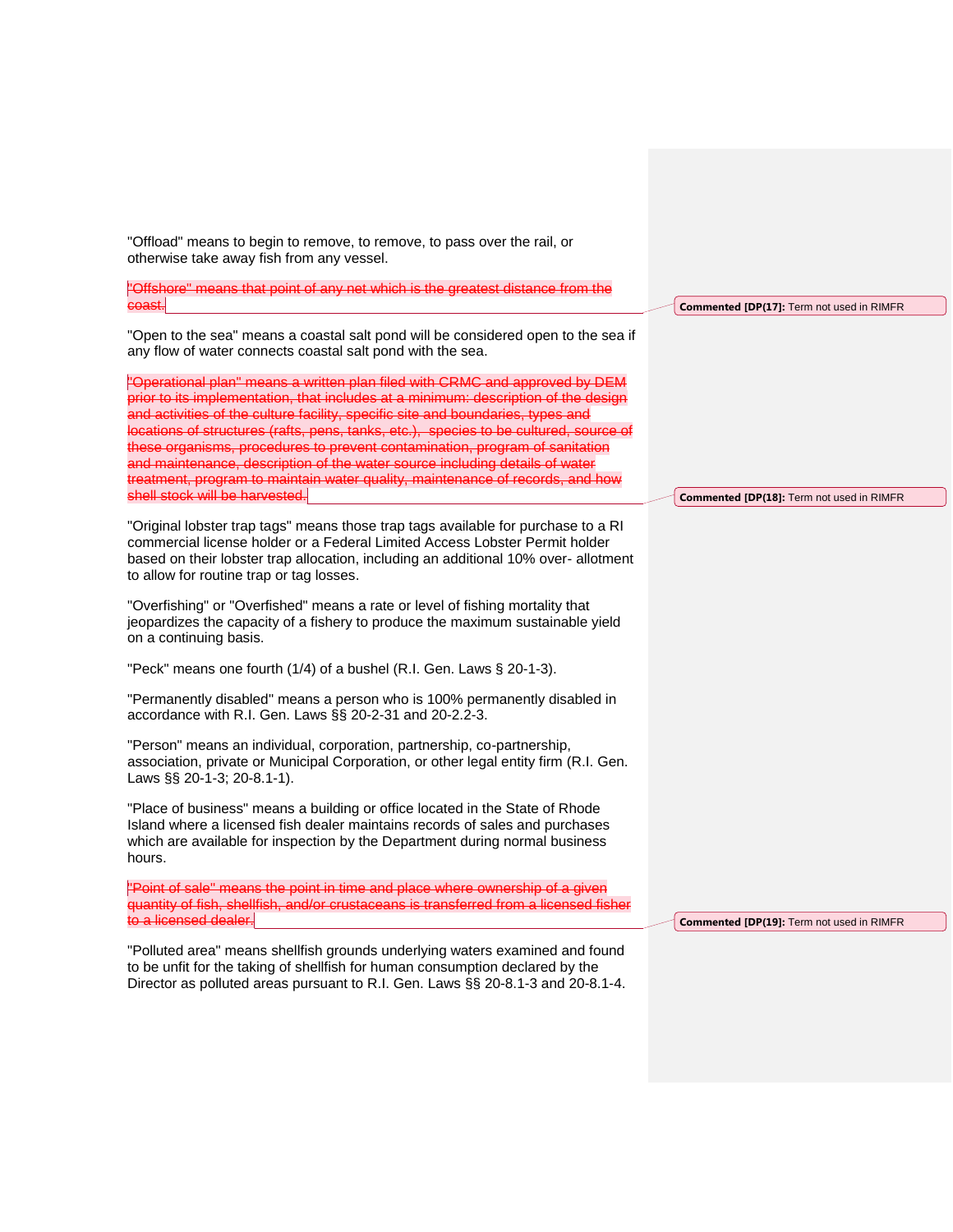For the purposes of any criminal or civil proceeding instituted under this chapter, a declaration by the Director shall be prima facie evidence of a polluted area (R.I. Gen. Laws § 20-8.1-1).

"Port" means any town or city with a harbor and docking facilities where vessels can land.

"Possession" means the exercise of dominion or control over the resource commencing at the time at which a decision is made not to return the resource to the immediate vicinity from which it was taken. The decision must be made at the first practical opportunity.

"Possession limit" means the maximum quantity of marine species that may be possessed by a vessel or person per specified period of time (i.e., day or week) regardless of the means by which the marine species may have been taken.

"Possession of aquaculture crops" means the exercise of dominion or control over cultured crops commencing at the time at which a decision is made not to return the crops to the aquaculture lease or facility from which they were taken. This decision must be made at the first practical opportunity, taking into consideration the management practices set forth in the approved operational plan.

"Possession of wild stocks" means the exercise of dominion or control over wild stocks commencing at the time at which a decision is made not to return the resource to the immediate vicinity from which it was taken. This decision must be made at the first practical opportunity.

"Pot" or "Trap" means any stationary bottom-fishing contrivance or device made of wood, wire mesh, or plastic mesh, fished individually or linked by a common line and generally baited; used to catch finfish, crabs, conchs, or lobsters that enter through a conical or rectangular opening where escape is difficult.

"Power hauling" means the raising or moving of fishing implements including dredges, rakes, tongs, or other apparatus used to harvest marine organisms from the waters of the state or the underlying sediment.

"Qualifying period" means the three-year period from January 1, 2001 through December 31, 2003. For persons meeting the standards governing material incapacitation, the qualifying period means the entire two-year period from January 1, 1999 through December 31, 2000.

"Quart" means one thirty-second (1/32) of a bushel.

"Quota" means the maximum weight or number of marine species which can legally be landed within a stated time period.

**Commented [DP(20]:** Term not used in RIMFR. Applicable to aquaculture only as defined separately from "possession"

**Commented [DP(21]:** Term not used in RIMFR. Same as "Possession"

**Commented [DP(22]:** Not used in RIMFR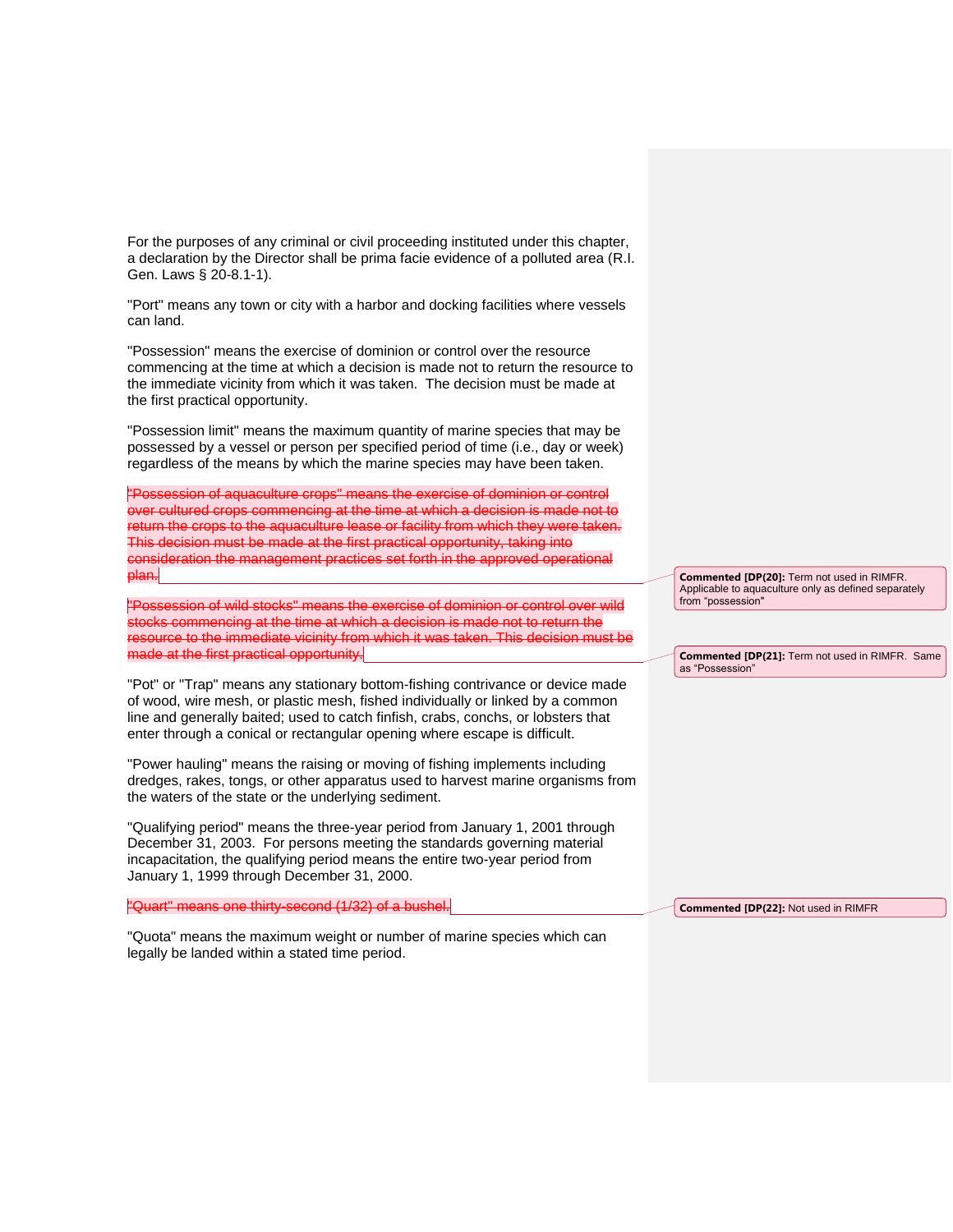"Replace" means to substitute an equivalent vessel in place of a vessel, and does not permit the vessel being replaced to continue to be employed in the taking of summer flounder.

"Reporting period" means the period of time between the dates where dealers must provide reports on their activities (i.e. if the reports are required on Monday and Thursday, the reporting periods are Friday, Saturday, Sunday, and Monday for period one and Tuesday, Wednesday, and Thursday for period two).

"Resident" means a person who has had his or her actual place of residence and has lived in the State of Rhode Island for a continuous period of not less than six (6) months. Proof of residence may include a Rhode Island driver's license, voter registration card or a notarized statement from a City or Town Clerk (R.I. Gen. Laws § 20-1-3).

"Re-submerge" means strictly limited to reintroduction of shell stock into approved waters following the removal of such stock from approved waters for husbandry purposes.

"Routine trap tag loss" means the loss of lobster trap tags that does not exceed the 10% over-allotment trap tags issued for routine loss.

"Season" means a period of time established by regulation during which management rules specific to that period are in effect.

"Seine" means any net used to catch fish by encirclement or herding.

"Shading" means to shelter by intercepting the direct rays of the sun to protect the shellfish from heat. Shading may be accomplished by any means that effectively protects the harvested shellfish from direct sunlight and prevents excessive heat build-up in the shaded area.

"Shellfish" means any molluscan species growing in Rhode Island tidal waters, including, but not limited to, bay quahaug, ocean quahaug, blue mussel, oyster, soft shell clam, bay scallop, and surf clam.

"Shellfish grounds" means all land underlying waters within the rise and fall of the tide and the marine limits of the jurisdiction of the State (R.I. Gen. Laws § 20-8.1- 1).

"Shellfish harvest tagging area" means the marine waters of the state where shellfish are harvested (refer to [http://www.dem.ri.gov/programs/bnatres/fishwild/shelltag.htm\)](http://www.dem.ri.gov/programs/bnatres/fishwild/shelltag.htm).

"Shellfish seed" means for bay quahaug, a shell size less than 20 mm (0.78") longest axis length; for oysters, a shell size less than 32 mm (1.25") longest axis length; and, for blue mussels any mussel that settled during the current calendar  $\mathsf{par}.$ 

**Commented [DP(23]:** Term not used in RIMFR

**Commented [DP(24]:** Term not used in RIMFR. Minimum sizes are specified in regs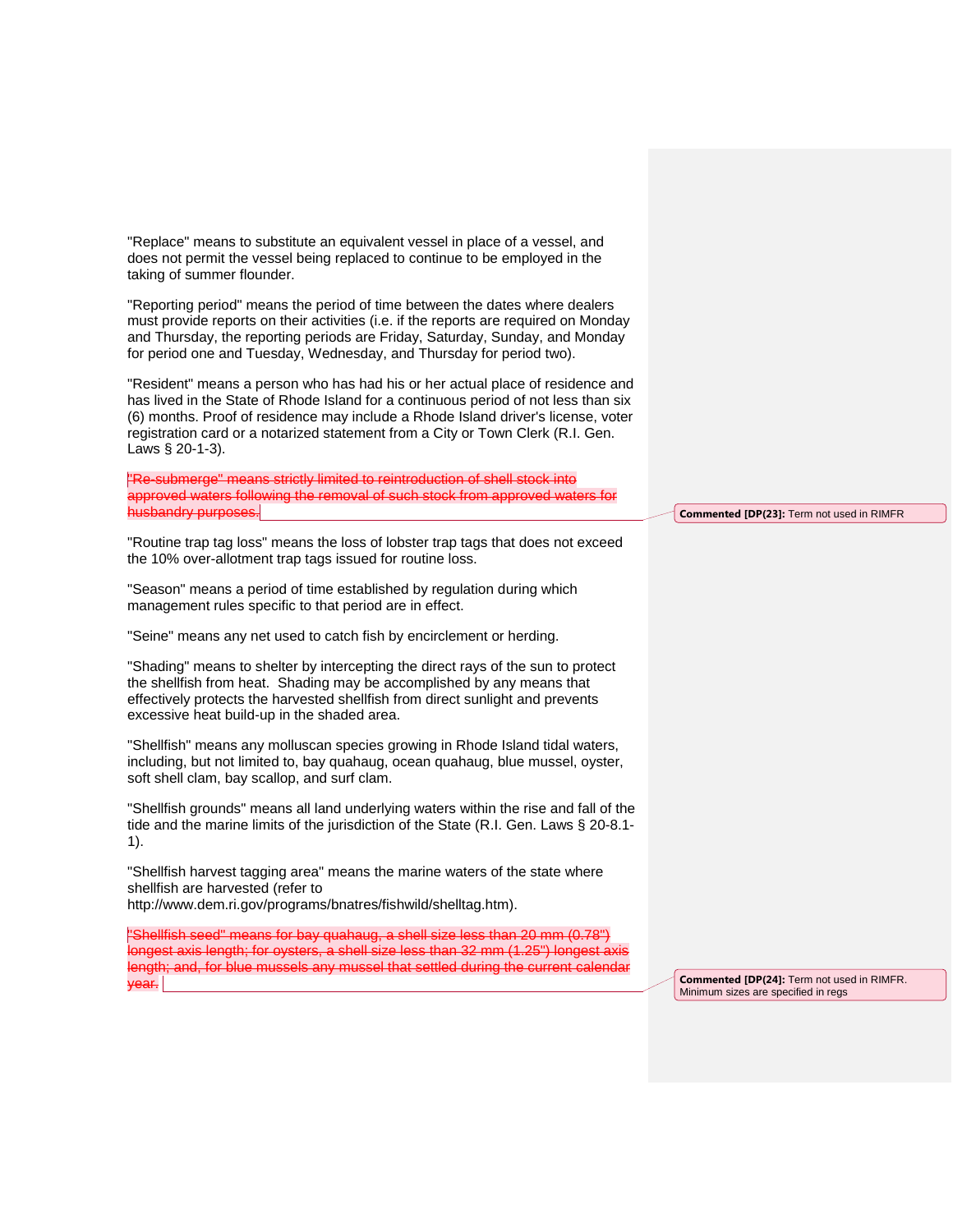| "Shellfish seeding" means the introduction of shellfish spat or sub-legal juvenile<br>animals into an area for purposes of increasing the population of shellfish in that<br>area.                                                                                                                   | <b>Commented [DP(25]: Term not used in RIMFR</b>    |
|------------------------------------------------------------------------------------------------------------------------------------------------------------------------------------------------------------------------------------------------------------------------------------------------------|-----------------------------------------------------|
| "Sink gillnet" means any bottom tending gillnet that is designed to be or is fished<br>on or near the bottom of the water column by means of a weight line or enough<br>weights and/or anchors that the bottom of the gillnet sinks to, on, or near the<br>ocean bottom.                             |                                                     |
| "Spat" means newly settled post-metamorphic bivalve.                                                                                                                                                                                                                                                 | Commented [DP(26]: Term not used in RIMFR           |
| "Spat collection" means the use of artificial apparatus (spat collectors) or cultch<br>to attract or capture induce settlement of larval shellfish.                                                                                                                                                  | <b>Commented [DP(27]: Term not used in RIMFR</b>    |
| "Shoredigging" means the taking of shellfish from shallow areas or the intertidal<br>zone of the waters of the State without the use of a boat or SCUBA gear and<br>when body contact is made with the bottom substrate.                                                                             |                                                     |
| "Take" or "taking" means the process and each of the activities in that process<br>undertaken to remove the resource from its natural habitat until the time at which<br>possession begins.                                                                                                          |                                                     |
| "Temperature control" means the use of ice or mechanical refrigeration, which is<br>capable of lowering the temperature of the shell stock and maintaining it at 50°F<br>or less.                                                                                                                    |                                                     |
| "Tongs" means any shellfishing implement constructed with heads attached to<br>stales (handles) and pinned at a pivot point to allow the opening and closing of<br>the basket mouth formed by the two.                                                                                               |                                                     |
| "Total length" means the straight linear distance from the tip of the snout to the<br>end of the tail of a finfish species. All finfish species minimum size are measured<br>as total length, except for coastal sharks, in which minimum size in measured by<br>fork length.                        |                                                     |
| "Transaction records" means invoices or similar records of the purchase marine<br>species by a licensed dealer, which identify the boat, license holder, the Rhode<br>Island dealer name, and the date sold, species landed, pounds landed, name of<br>the seller, and license number of the seller. |                                                     |
| "Transfer" means to convey, pass, or remove something from one person, place,<br>and/or vessel to another.                                                                                                                                                                                           | <b>Commented [DP(28]:</b> Has more than one meaning |
| "Trawl devices" means any type of fishing apparatus drawn behind a vessel<br>which consists of otter doors and/or ground cables, ropes, and/or netting -- this<br>will apply to, but not be limited to beam trawls, otter trawls, Scottish seines, and<br>pair trawls.                               |                                                     |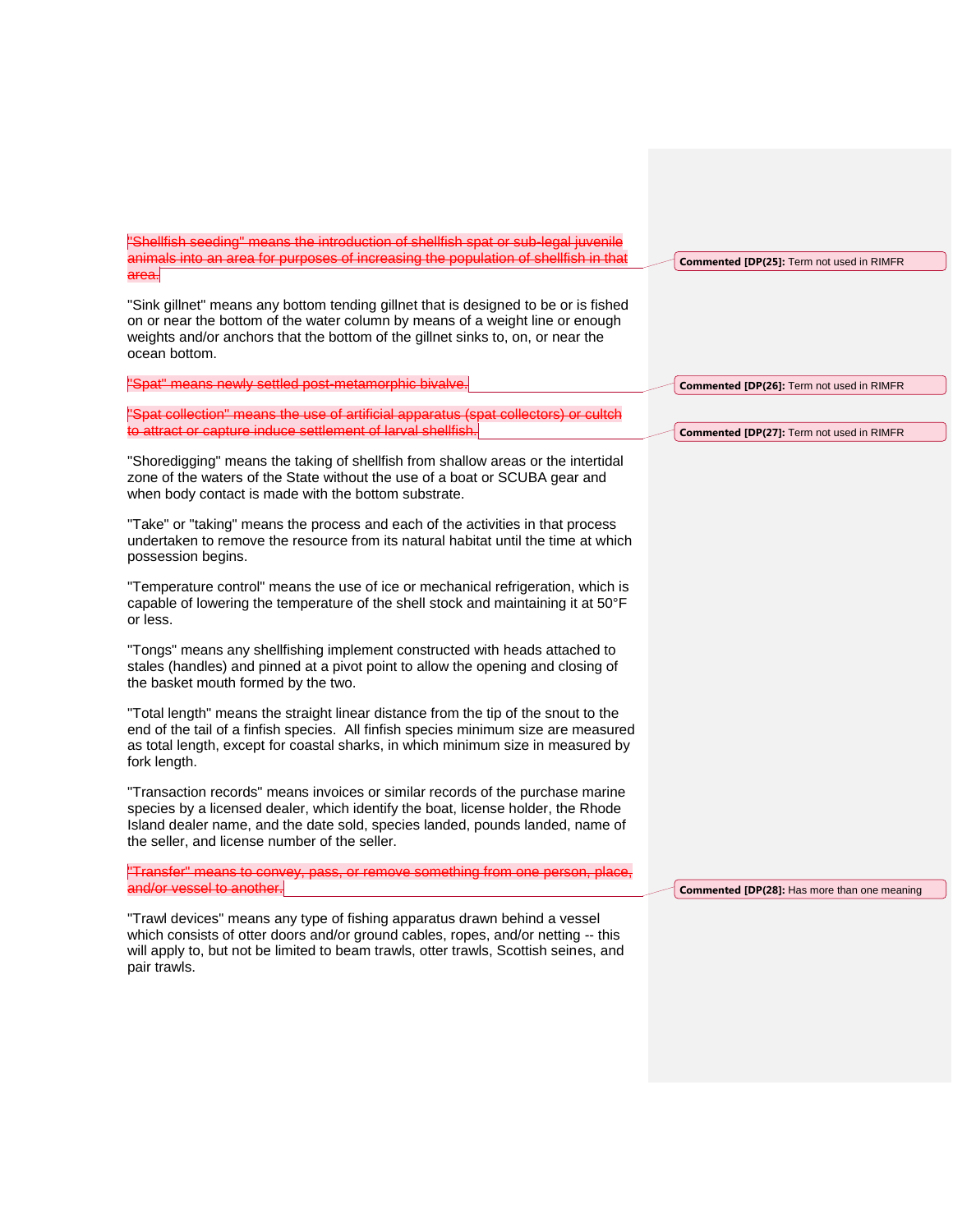"Trip" means a fishing voyage beginning with the departure from any port and terminating with the return to any port regardless of the duration of time.

"Trip level data" means data reported to the detail of each individual fishing voyage.

"Unreasonable hardship" means substantial economic loss which is unique to a person, including but not limited to adverse medical or personal circumstances, and which has not been caused or exacerbated by prior actions of or inaction on the part of that person.

"V-notched female American lobster" means a V-notched female lobster means any female American lobster with a V-notch mark, or the remnant of a healed Vnotch mark in the end part of the right tail flipper adjacent to the middle tail flipper, or any lobster which is mutilated in such a manner which could hide, obscure, or obliterate such a mark, including a missing right tail flipper. A Vnotch shall be a notch or the remnant of a healed notch, with or without setal hairs, at least 1/8 inch (1/8") in depth. Any licensed/permitted commercial fisherman required or authorized to mark lobsters with a v-notch mark in LCMA 2 shall make a v-notch mark by means of a sharp-blade instrument, at least 1/4 inch (1/4") and not greater than 1/2 inch (1/2") in depth and tapering to a sharp point. The flipper to the right of the center flipper will be examined when the underside of the lobster is down and its tail is toward the person making the determination.

"Vessel" means every description of watercraft, other than a seaplane on the water, used, or capable of being used as a means of transportation on water.

"Vessel declaration" means declaration of a vessel as a commercial fishing vessel with the Department as required herein.

"Vessel upgrade" means the acquisition by a licensed fisher of a vessel that is longer, of greater displacement, or increased horsepower relative to the vessel it is replacing.

"Water-assisted harvest" means the attempt to collect aquatic species by using a water pump or pressurized water, or device designed to disturb the substrate, create a vacuum effect or sediment displacement.

"Week" means a calendar week, or the period beginning on Sunday at 12:00AM and ending on 11:59PM of the immediately following Saturday.

"Weir" means a barrier of interwoven twine, branches, or other material used to catch fish.

"Wet storage" means the temporary storage of shellfish (from growing areas) in the approved classification or in the open status of the conditional approved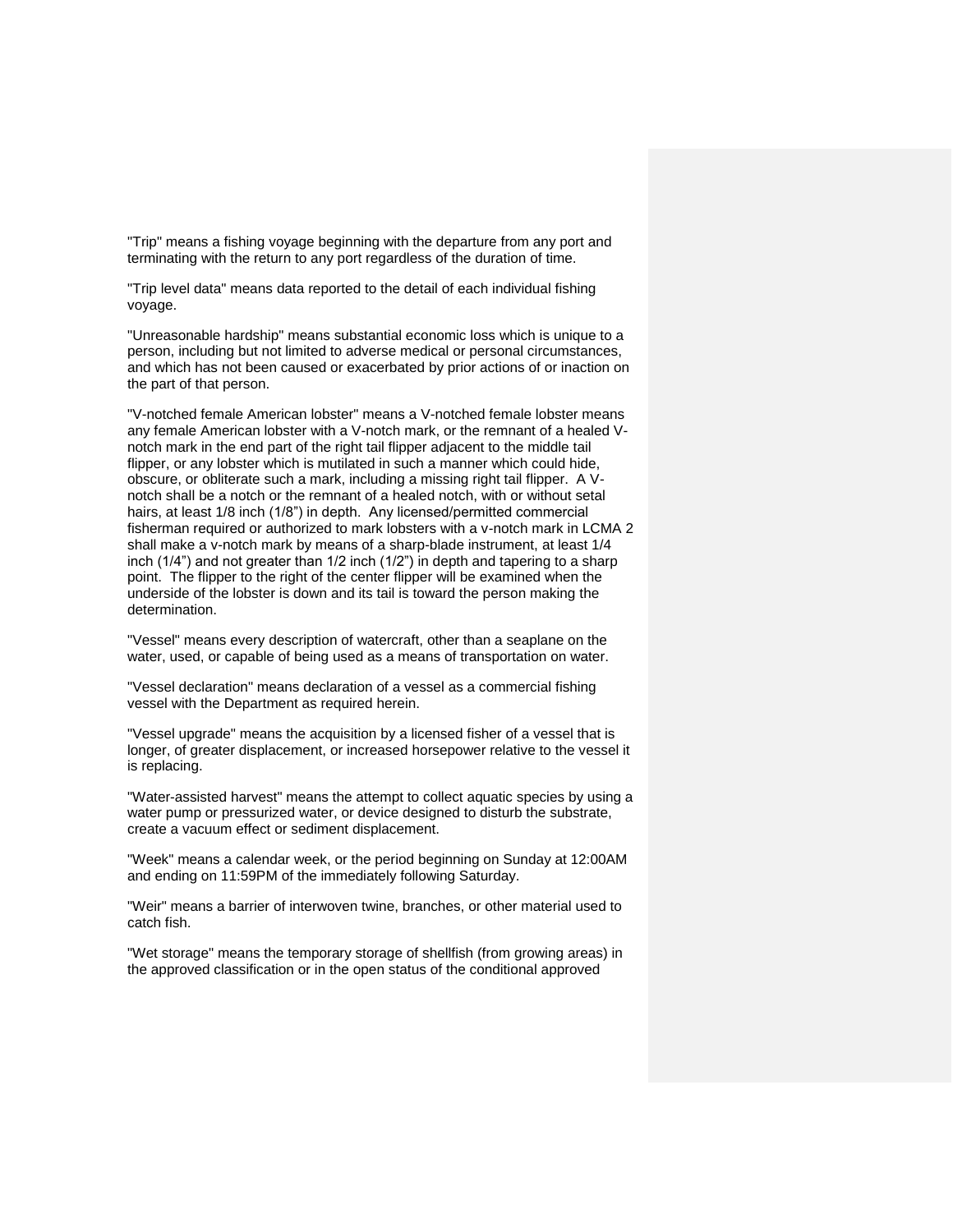classification in containers or floats in natural bodies of water or in tanks containing natural or synthetic sea-water; this includes flow-through systems.

"Wild shellfish stock" means natural shellfish resources that set and grow within the waters of the State and are not cultured in any way; however, cultured shellfish crops that are stocked in tidal waters of the State that are not within an aquaculture lease or facility are considered wild stock shellfish.

"Wild stock" means natural resources, including aquatic or marine animals or plants, which grow within the waters of the state, and are not cultured in any way. Any shellfish that have settled naturally within an aquaculture facility are considered wild stock.

# **1.8 COMMONLY USED ACRONYMS**

"ACCSP" means Atlantic Coastal Cooperative Statistics Program.

"CRMC" means Rhode Island Coastal Resources Management Council.

"DEM" or "Department" means Rhode Island Department of Environmental Management.

"Division" means the Division of Marine Fisheries of the Department of Environmental Management.

"DOH" means Rhode Island Department of Health.

"LCMA" means Lobster Conservation Management Area.

"LCMA 2" means Lobster Conservation Management Area 2, as delineated in Amendment 3, Appendix 1 to the Interstate Fishery Management Plan for American Lobster, adopted by the ASMFC in December 1997.

"LOA" means Letter of Authorization.

"LTA" means Lobster trap allocation, either issued by the Department or NOAA Fisheries.

"NOAA" means National Oceanic and Atmospheric Administration.

"RIMFC" means the Rhode Island Marine Fisheries Council. (R.I. Gen. Laws § 20-10-2)

"SAFIS" means Standard Atlantic Fisheries Information System.

"TAL" means Total allowable landings.

**Commented [DP(29]:** "LOA" not used in RIMFR. Has more than one meaning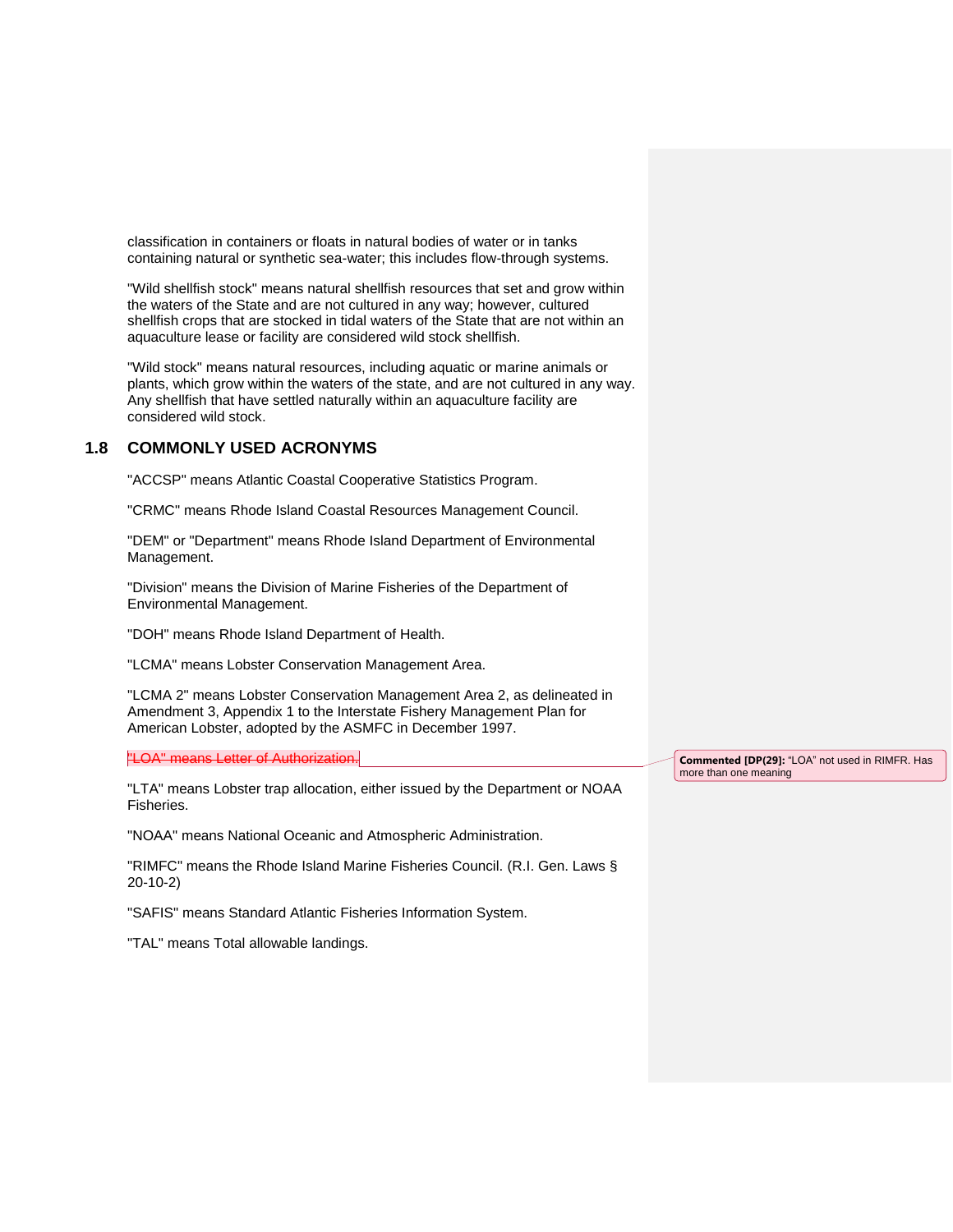# **1.9 COMMON SPECIES**

"Alewife" means *Alosa pseudoharengus*, alewives. "American eel" means *Anguilla rostrata*. "American lobster" means *Homarus americanus*. (R.I. Gen. Laws § 20-1-3) "American plaice" means *Hippoglossoides platessoides*, Dab. "Atlantic angel shark" means *Squatina dumeril*. "Atlantic cod" means *Gadus morhua*, cod, codfish. "Atlantic menhaden" means *Brevoortia tyrannus*, pogies, menhaden, peanut bunker. "Atlantic herring" means *Clupea harengus*. "Atlantic rock crab" means *Cancer irroratus*, sand crab. "Atlantic horseshoe crab" means *Limulus polyphemus*. "Barndoor skate" means *Dipturus laevis.* "Basking shark" means *Cetorhinus maximus*. "Bay quahaug" means *Mercenaria mercenaria*, hard clam, quahaug, quahog. (R.I. Gen. Laws § 20-1-3) "Bay scallop" means *Argopecten irradians*. (R.I. Gen. Laws § 20-1-3) "Blacknose shark" means *Carcharhinus acronotus.* "Black sea bass" means *Centropristes striatus*. "Blacktip shark" means *Carcharhinus limbatus.* "Blueback herring" means *Alosa aestivalis.* "Blue crab" means *Callinectes sapidus*. (R.I. Gen. Laws § 20-1-3) "Bluefish means" *Pomatomus saltatrix*, skipjack. "Blue mussel" means *Mytilus edulis*. (R.I. Gen. Laws § 20-1-3) "Blue shark" means *Prionace glauca.* "Bigeye sandtiger shark" means *Odontaspis noronhai.*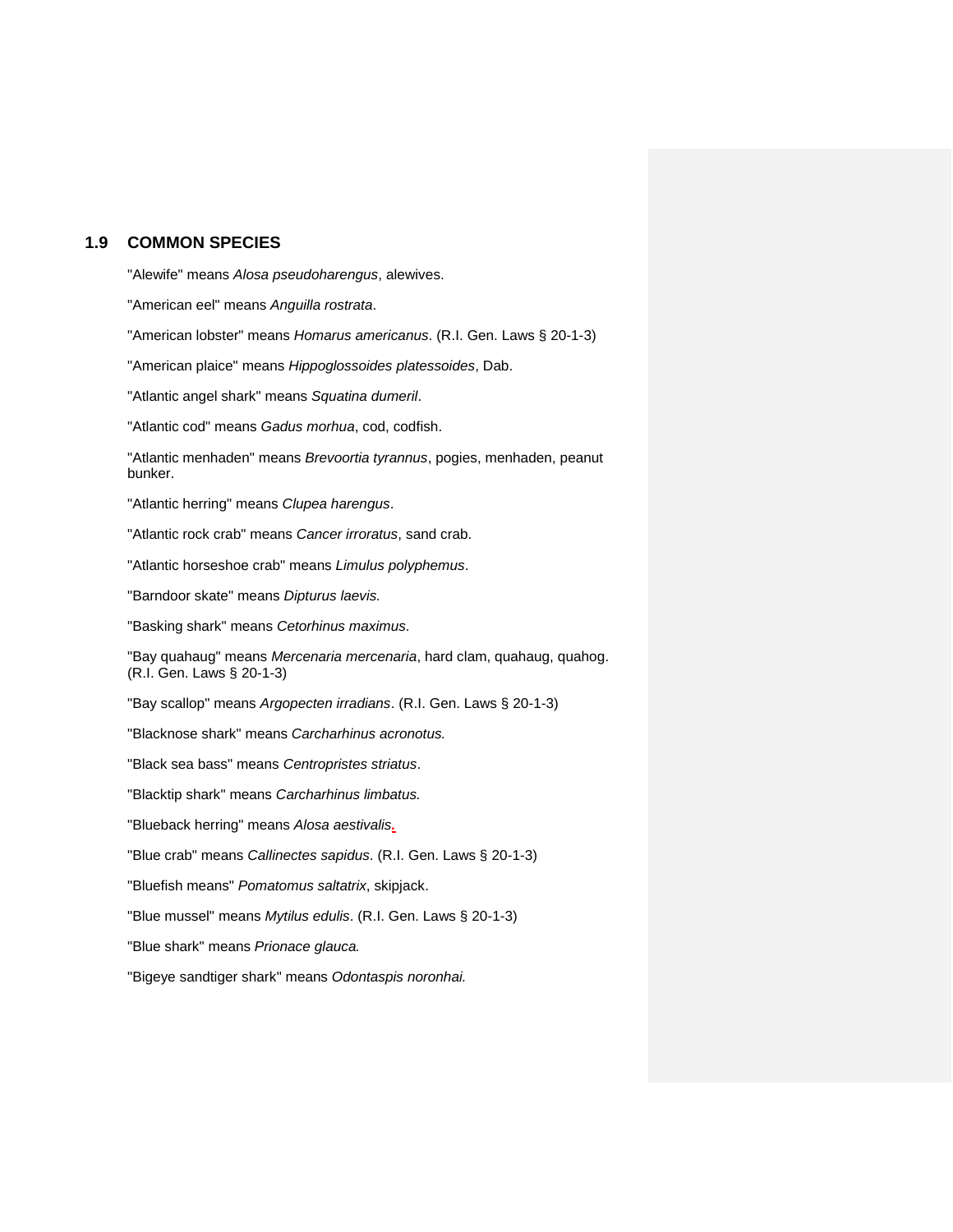"Bigeye sixgill shark" means *Hexanchus nakamurai*. "Bigeye thresher" shark means *Alopias superciliosus.* "Bignose shark" means *Carcharhinus altimus.* "Bluntnose sixgill shark" means *Hexanchus griseus.* "Bonnethead shark" means *Sphyrna tiburo*. "Bull shark" means *Carcharhinus leucas.* "Caribbean sharpnose shark" means *Rhizoprionodon porosus.* "Common thresher" shark means *Alopias vulpinus*. "Conch" means Channeled Whelk - *Busycotypus canaliculatus*; or Knobbed Whelk - *Busycon carica*. (R.I. Gen. Laws § 20-1-3) "Dusky shark means *Carcharhinus obscurus*. "Finetooth shark" means *Carcharhinus isodon*. "Florida smoothhound shark" means *Mustelis norrisi.* "Galapagos shark" means *Carcharhinus galapagensis*. "Great hammerhead shark" means *Sphyrna mokarran*. "Green crab" means *Carcinus maenas*. (R.I. Gen. Laws § 20-1-3) "Haddock" means *Melanogrammus aeglefinus*. "Jonah crab" means *Cancer borealis*, Rock crab. "Monkfish" means *Lophius americanus*, goosefish*.* "Narrowtooth shark" means *Carcharhinus brachyurus.* "Night shark" means *Carcharhinus signatus.* "Ocean quahog" means *Arctica islandica*. (R.I. Gen. Laws § 20-1-3) "Nurse shark" means *Ginglymostoma cirratum*. "Ocean quahog" means *Arctica islandica*.

"Oyster" means American oyster, *Crassostrea virginica* or European oyster, *Ostrea edulis*. (R.I. Gen. Laws § 20-1-3)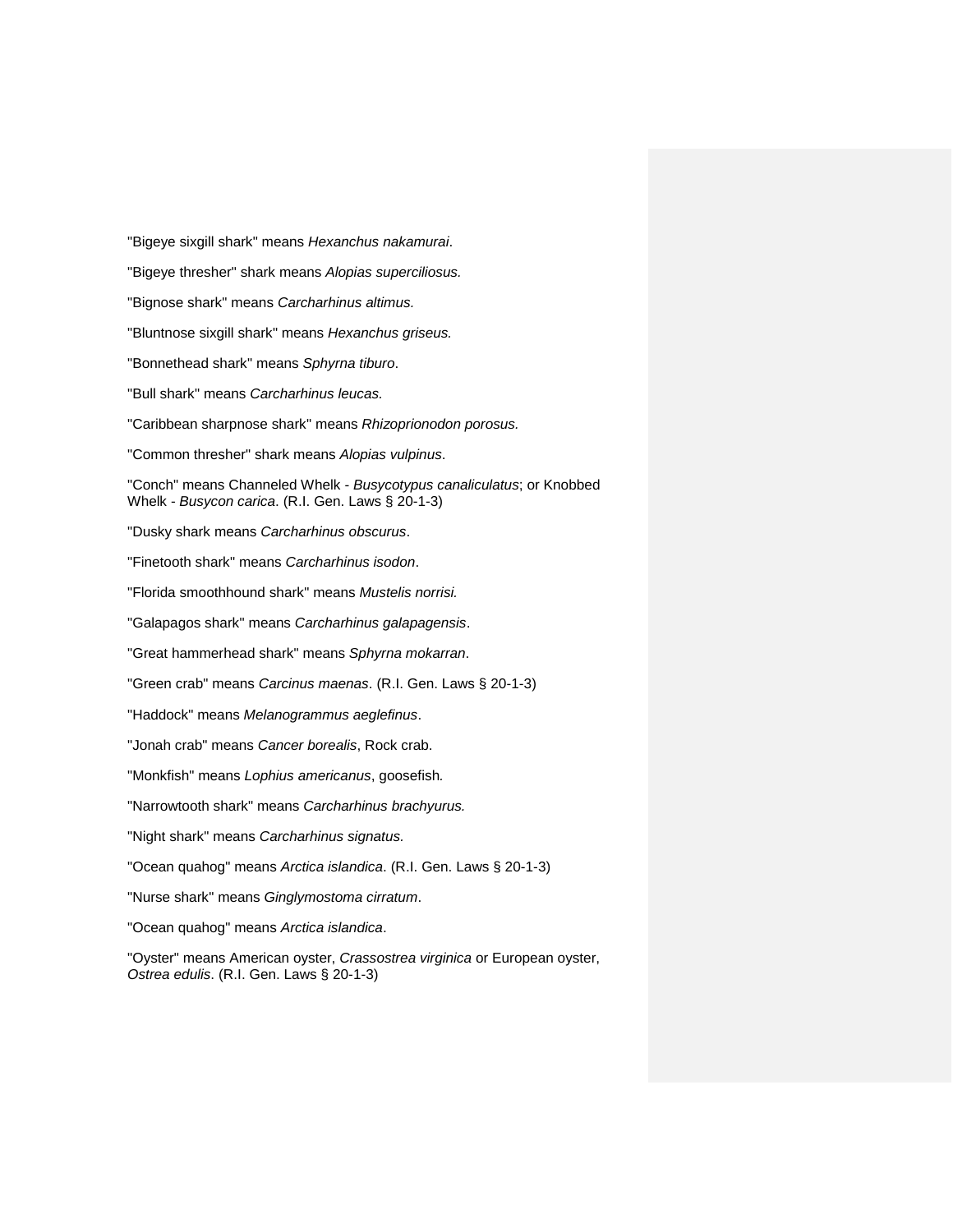"Pollock" means *Pollachius virens*. "Porbeagle shark" means *Lamna nasus*. "Reef shark" means *Carcharhinus perezii*. "Sand tiger shark" means *Carcharias taurus*. "Scalloped hammerhead shark" means *Sphyrna lewini*. "Scup" means *Stenotomus chrysops*, porgie. "Sea scallop" means *Placopecten magellanicus*. (R.I. Gen. Laws § 20-1-3) "Sharpnose sevengill shark" means *Heptranchias perlo.* "Shortfin mako shark" means *Isurus oxyrinchus*. "Silky shark" means *Carcharhinus falciformis*. "Smalltail shark" means *Carcharhinus porosus.* "Smooth Dogfish" means *Mustelus canis*, smoothhound shark*.* "Smooth hammerhead shark" means *Sphyrna zygaena*. "Soft-shelled clam" means *Mya arenaria*, steamer. (R.I. Gen. Laws § 20-1-3) "Spinner shark" means *Carcharhinus brevipinna.* "Spiny dogfish" means *Squalus acanthias*. "Striped bass" means *Morone saxatilis*, rockfish, striper. "Summer flounder" means *Paralichthys dentatus*, fluke. "Surf clam" means *Spisula solidissima*, sea clam. "Tautog" means *Tautoga onitis,* blackfish. "Thorny skate" means *Amblyraja radiata.* "Tiger shark" means *Galeocerdo cuvier*. "Whale shark" means *Rhincodon typus.* "White shark" means *Archarodon carcharias*. "Winter flounder" means *Pleuronectes americanus*.